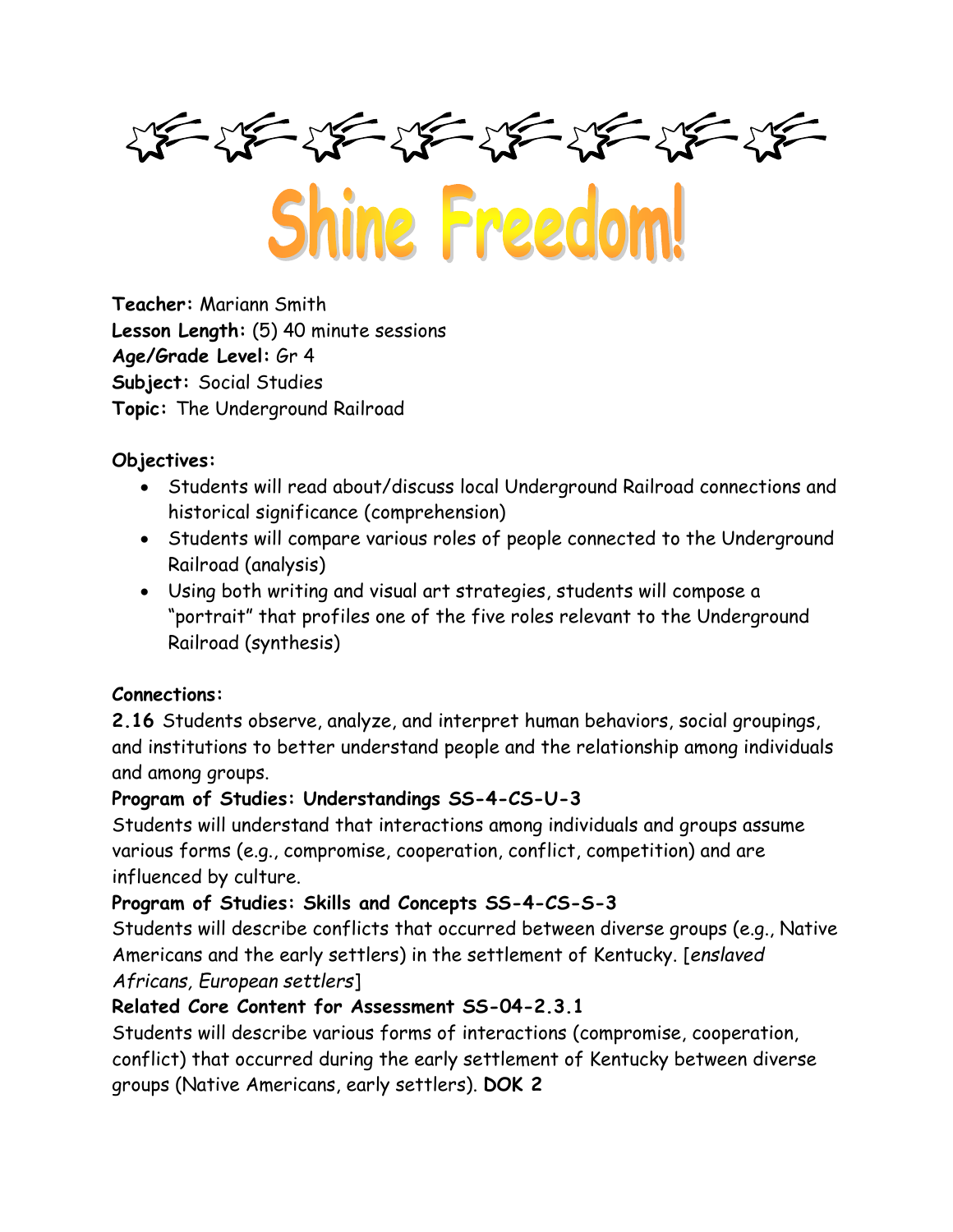## **Kentucky Department of Education Combined Curriculum Department (2006) Social Studies Fourth Grade Academic Expectations**

#### **Context:**

In order to provide authentic writing opportunities that are relevant across the curriculum, these lessons will integrate significant fourth grade social studies core content concepts/concepts (KDE) in a one-week Writing Workshop.

#### **Materials/Technology:**



Rappaport, D. (2000). *Freedom River.* New York: Hyperion Books for Children, "On An Underground Railroad: The Story of Tice Davids" video, audio/visual equipment, Writer's Notebooks, Critical Vocabulary/Core Content Words (CCWS) graphic organizer, Critical Vocabulary Word List, art supplies, exit slips (index cards)

#### **Procedures:**

#### **Day #1**

- Pre-Assessment students individually brainstorm critical vocabulary and record in AlphaBox graphic organizer
- Writer's Notebook read aloud to whole group the Historical Note about John Parker (found at the end of the book, Freedom River, by Doreen Rappaport. (Share the cover art – visual prompt). Students will write a reading response in their Writer's Notebook followed by Share-Out.

## **Day #2**

- Read Aloud following a picture walk, read aloud the text, <u>Freedom River</u>. By Doreen Rappaport. Share the illustrator (autographed copy!) – Bryan Collier.
- Writer's Notebook students will record a reading response (10 minutes) to the shared reading, followed by a Share-Out in small groups.
- Share critical vocabulary list. (Add to AlphaBoxes model as developmentally-appropriate.)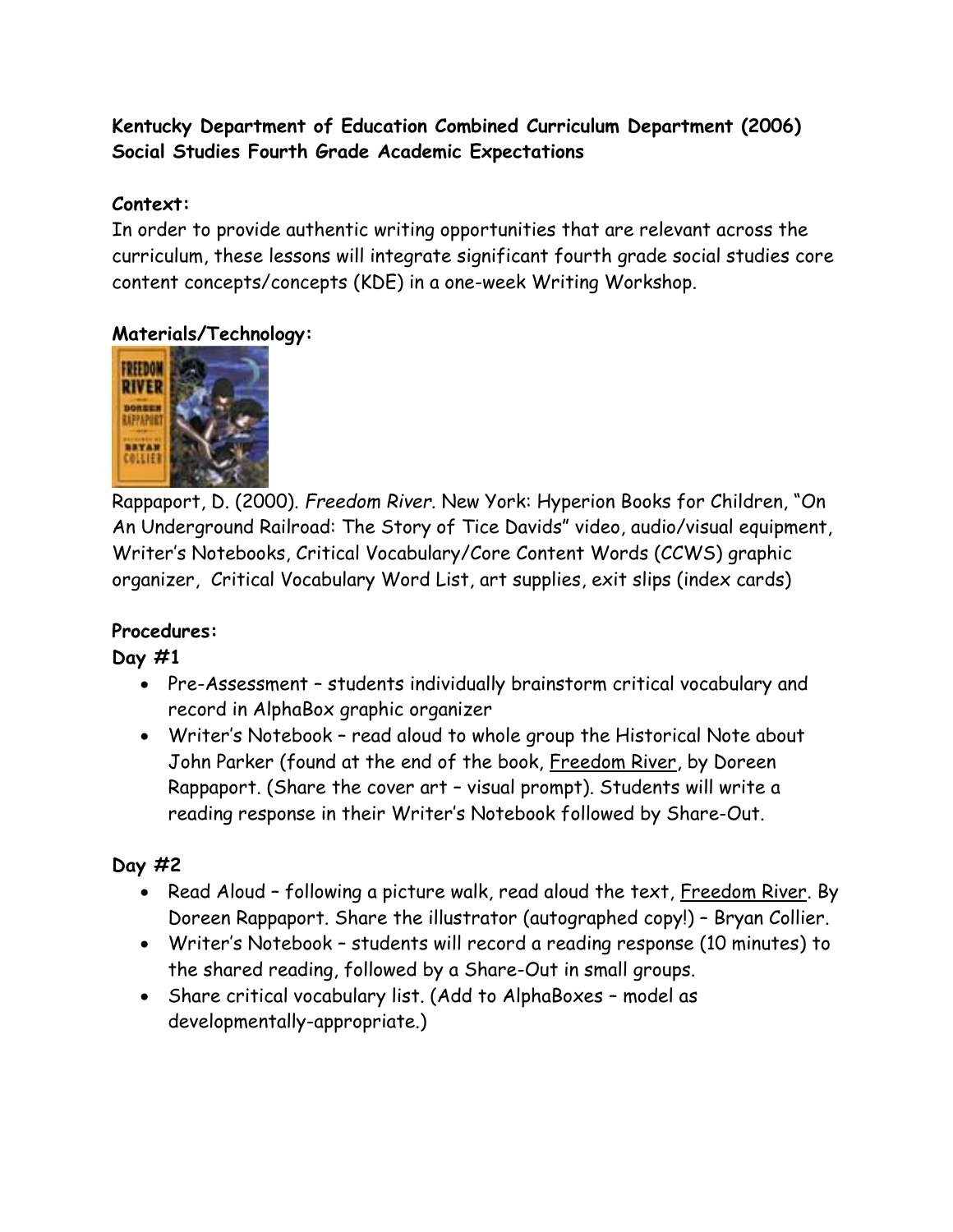## **Day #3**

• Share the video, "On An Underground Railroad: The Story of Tice Davids" followed by a short discussion (What was the "gist" of the video?). Students will then record a written response in their Writer's Notebook. (Optional Share-Out)

## **Day #4**

- EQ? What are the roles different people played on the Underground Railroad (UGRR)? *Roles in Society – victim, oppressor (bully), bystander, ally, freedom seeker* (Create/Model graphic organizer, e. g., use star cut-outs with labels and add adjectives, verbs, etc.)
- Ask students to start thinking about which role they would like to choose for "Face Time" activity (writing historical fiction/visual art portrait) – brainstorm, think time, discuss possibilites with partner/small group.

#### **Day #5**

- Draw/Write "Face Time" Writing Perspective: Roles in Society
- Share-Out
- Q/A What do I want to know now?

#### **Student Assessments:**

- Exit Slips Students write one question about something they still "don't get" on a 3 x 5 index card (teacher-directed clarification to be provided as developmentally-appropriate)
- Student Work Samples
- Share-Out (Gallery Display of Integrated Writing / Visual Art)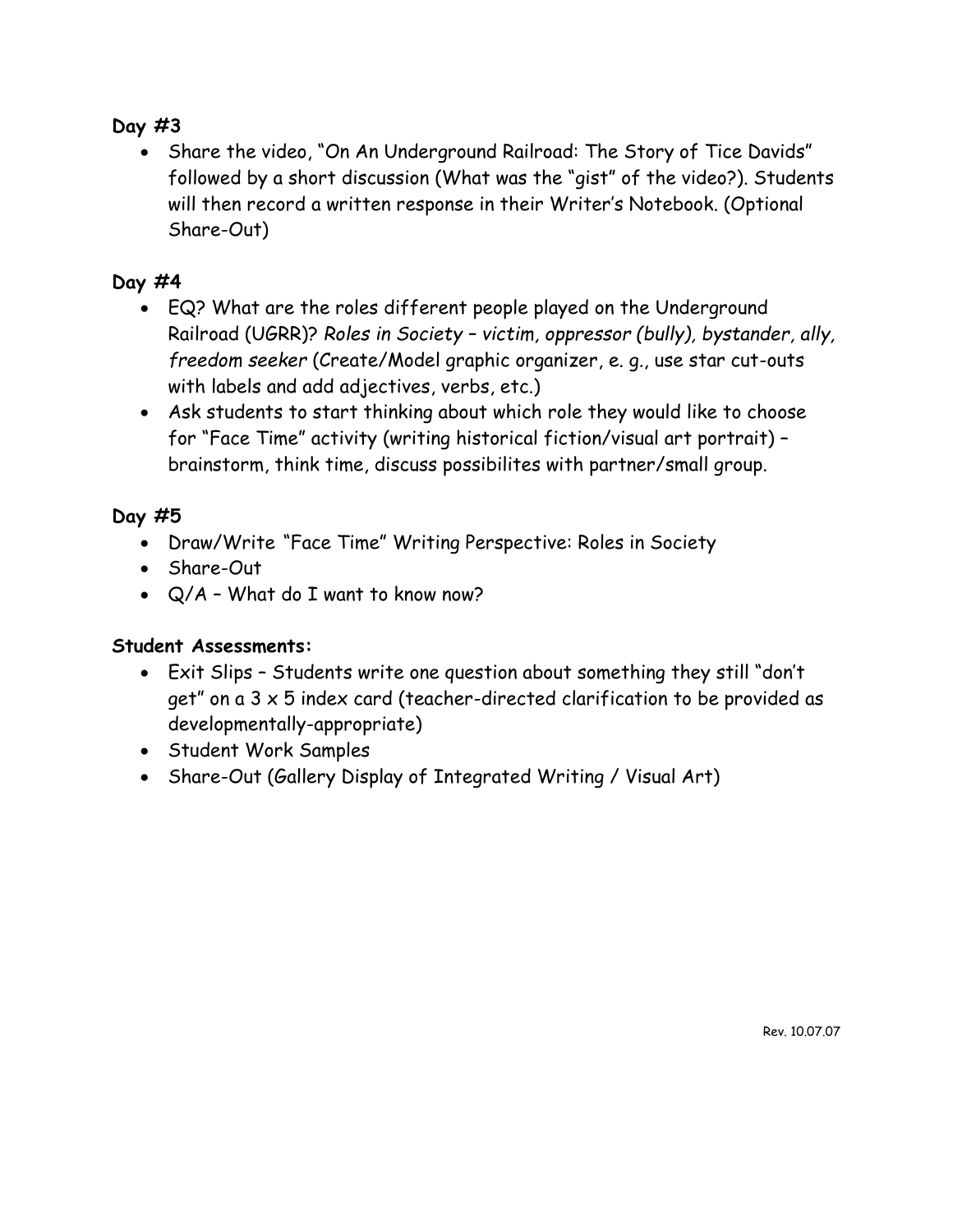# **Critical Vocabulary / Core Content Words (CCWs)**

| $\overline{\mathsf{A}}$ | $\overline{\mathsf{B}}$ | $\overline{\mathbf{C}}$ | $\overline{\mathsf{D}}$ |
|-------------------------|-------------------------|-------------------------|-------------------------|
| $\overline{E}$          | $\overline{F}$          | G                       | $\overline{H}$          |
| $\overline{\mathbf{I}}$ | $\overline{\mathsf{J}}$ | $\overline{\mathsf{K}}$ | $\overline{L}$          |
| M                       | N                       | $\overline{O}$          | $\overline{P}$          |
| $\overline{\mathbf{Q}}$ | $\overline{\mathsf{R}}$ | $\overline{\mathbf{s}}$ | $\overline{\mathsf{T}}$ |
| $\bigcup$               | $\overline{\mathsf{V}}$ | $\overline{\mathbf{W}}$ | X, Y, Z                 |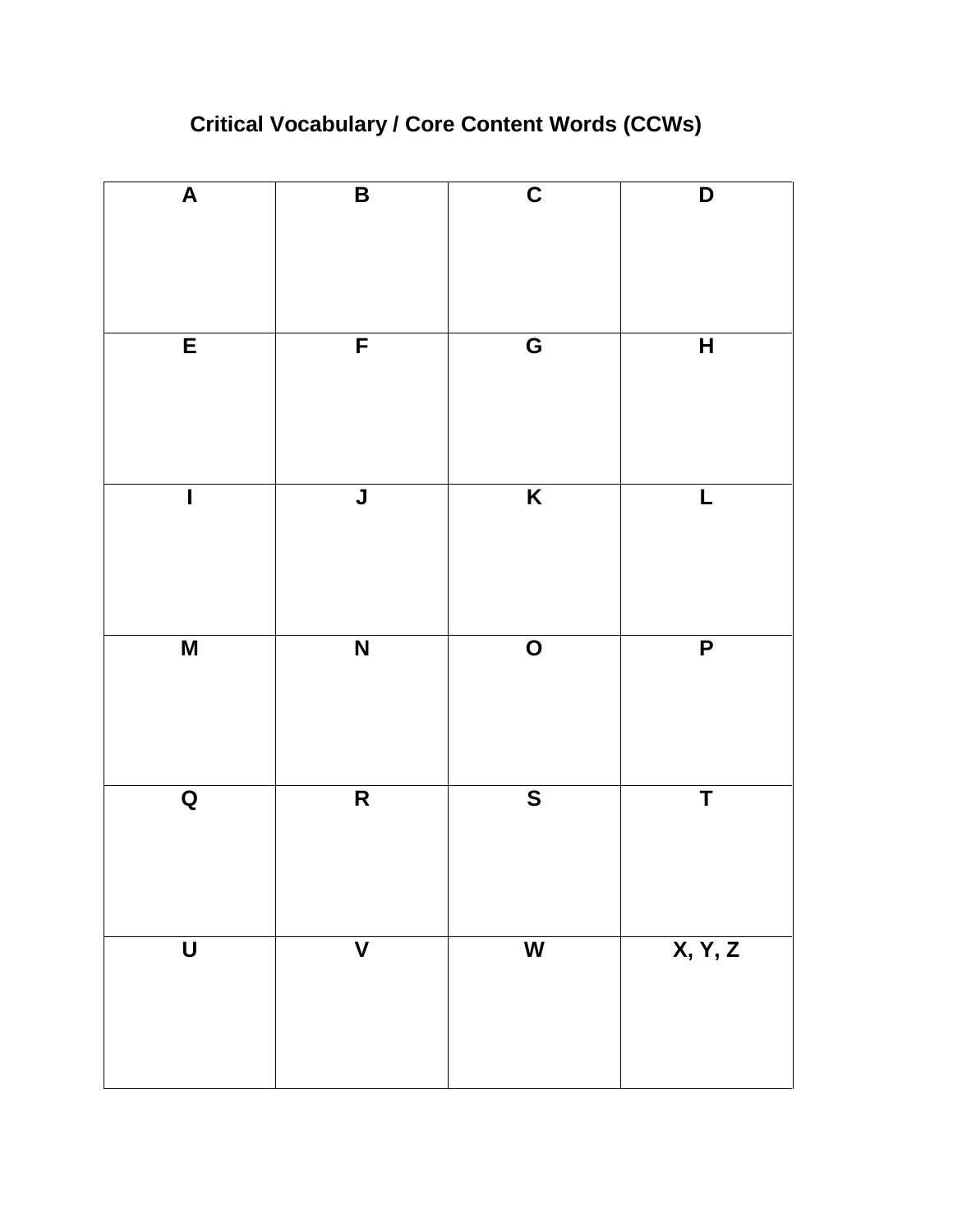## **Underground Railroad Critical Vocabulary**

## **Places**

Jordan River – Ohio River Canaan – The Promised Land, Canada Grand Central Station – Cincinnati and Covington Midnight – Detroit Depot or Terminal – safe houses, churches, and other safe places along the way to freedom

## **People**

Enslaved Person – someone who has been forced into slavery Passenger – a runaway slave Agent – someone who arranged passage for fugitives Conductor – someone who helped slaves run away to freedom Packages – hardware = man, dry goods = woman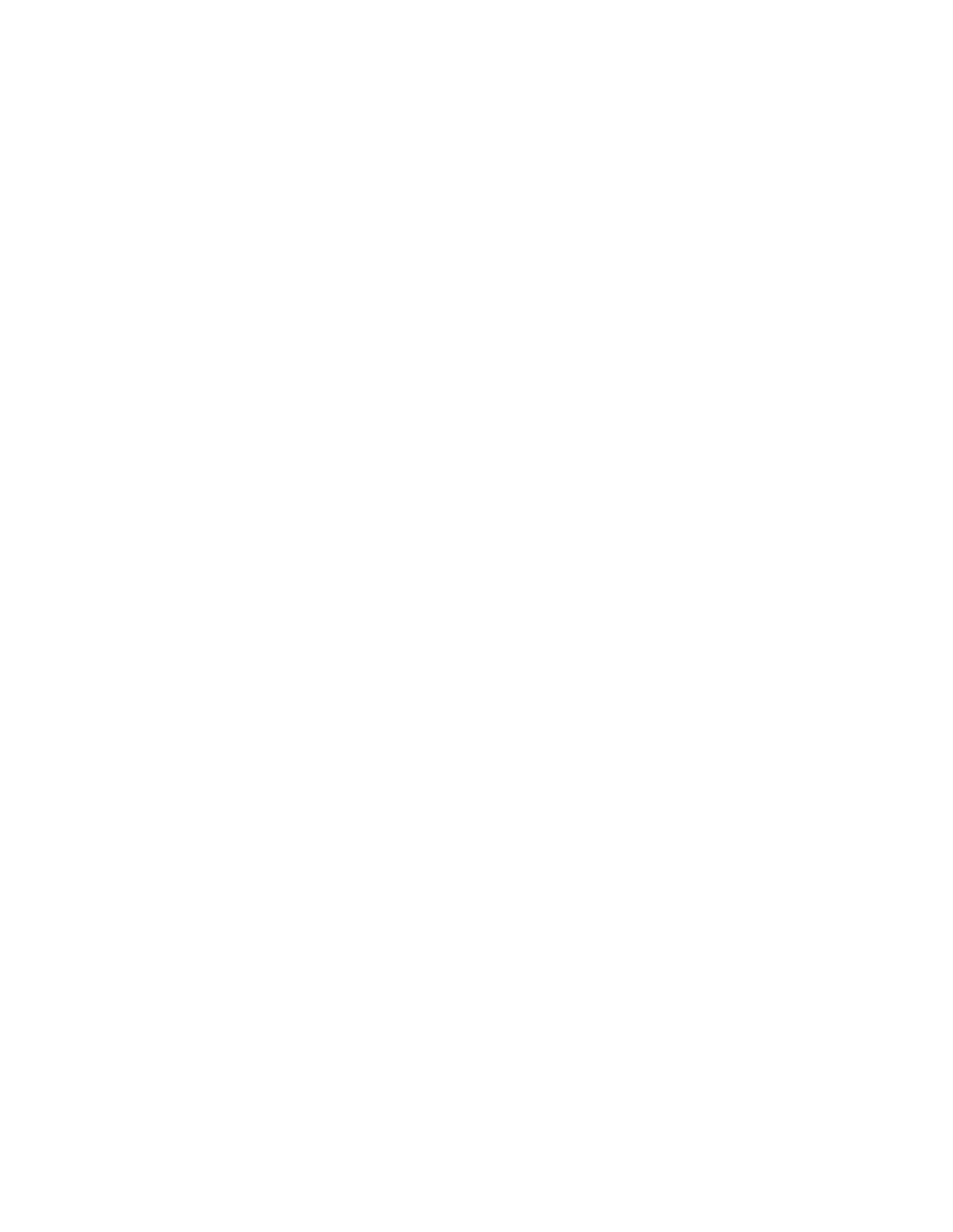#### **UGRR Freedom Seeker**

I am a freedom seeker. I was a slave. I would be a package of dry goods if I wanted to get away. I do not know when my birthday is. I sleep on the floor with no blankets and no pillows. All of my clothes are ripped. I have no friends at all. I cannot read or write. My owner treated me like a dog. My master hit me with a stick whenever I did something wrong. I was very sore. I could not move at all. I could have died but I was one of the lucky ones.

When I got to my new home they gave me a new name, Alyssa. When I turned ten, they started to treat me more like a slave. When I got to be twelve, I got very ill but I was lucky and I stayed alive. Most people die from the kind of sickness I had. My owner thought that there was something wrong with me because I got sick. So he gave me to one of his friends. Then one time when my master was sleeping, I snuck out and ran to the river but there was no boat. There has always been a boat there. Then I saw something running after me. So I ran. He yelled I want to help you so I stopped. He said that he had a boat to get over the river.

The day I got to Canada I was safe for the rest of my life. It was the happiest day of my whole life. I met new people. I had a great time. I even got to have new food that I never had before and it was so good I was about to run in circles. I ran up to John Parker and said thank you about a million times.

Resources:

Freedom River, by Doreen Rappaport (2000)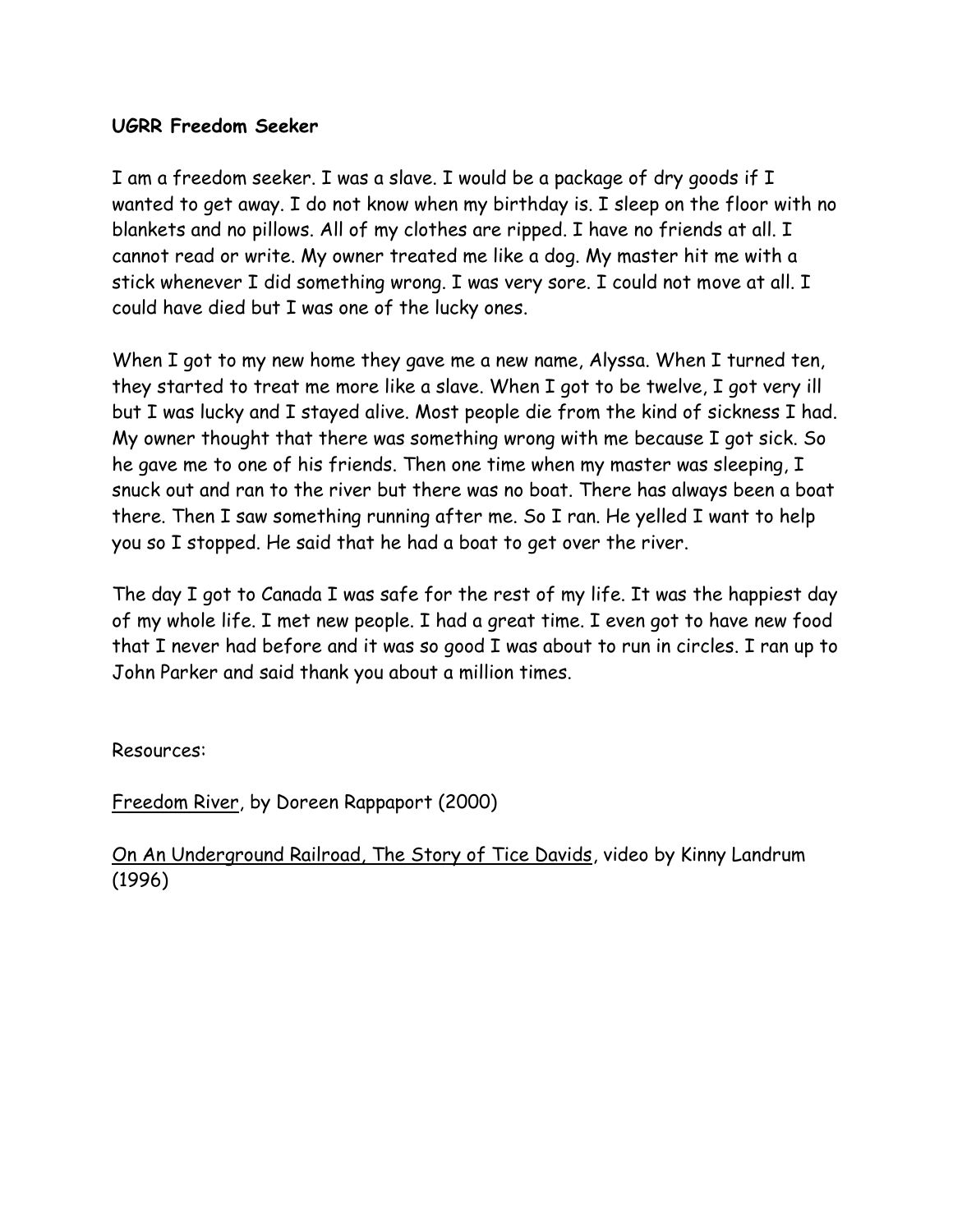## **UGRR Underground Railroad Victim to Freedom Seeker**

I will begin in the time of the slaves. My name is Cameron. I'm nine years old. Sometimes I get to play on the ground (my bed). All I have to play baseball with is a rock and stick. I have a puppy. His name is Rex. I get to keep him only if I obey my master. I think I will escape tomorrow. I'm going to meet with an ally to escape.

This train is bumpy. Being a freedom seeker, I have to hide in a box for an hour or two. It's painful. At least it is better than getting whacked by my master's belt.

I can't read or write. Everything is wrong in this picture. Today I escaped. I feel happy because I 'm out of slavery. I have never seen my mom or dad. I'm scared of my master. Now I'm in Canada! I've still got Rex.

Resources:

Freedom River, by Doreen Rappaport (2000)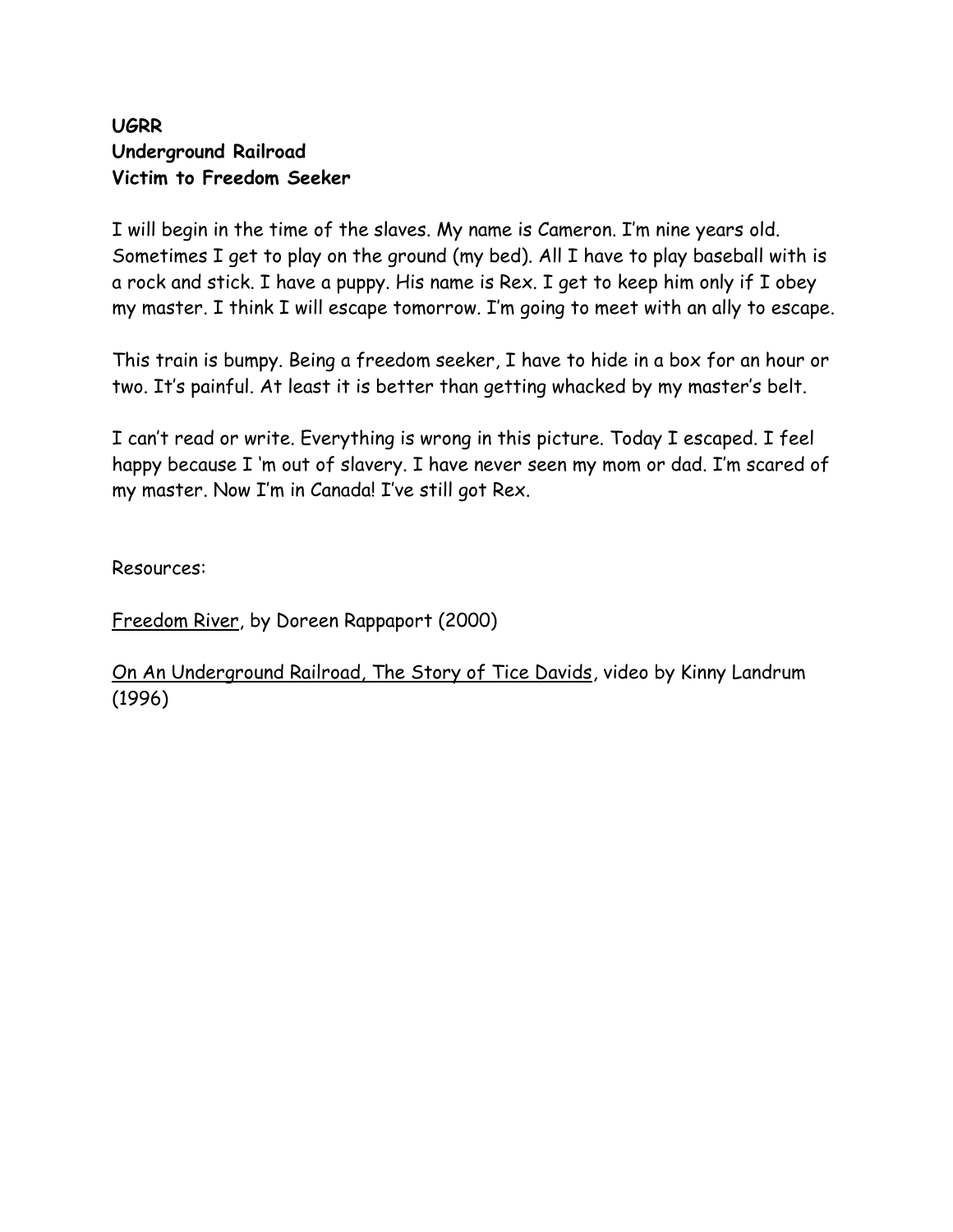#### **Ally**

I am an ally. I want to be an ally because I can save people. I want to be able to help people get out of slavery. I want to help people get across the Ohio River. If we get caught, I would save them. I want to be like John Parker. I will save slaves until I die. If I do die, I will hope someone will stand up to the bullies and the slavery will stop! If not, it will be the same.

I am going to tell you a story! It's about John Parker. He helped people get out of slavery. He got people and got in his boat and went away. He saw a person on the bank of the Ohio River. He wants to take them from slavery. But the slave said, "No, I have a wife at home and a baby!" He went to the owner's room. He saw the baby! He saw a gun! He grabbed it! He grabbed the baby. He dropped the gun. It woke the owner! He chased them. He didn't catch them! A few days passed and someone came and knocked on John's door! He said you took my dad's slaves! The more he searched, the farther they got away!

We don't have slavery anymore. That was a long time ago. If I get everyone out of slavery, I will be happy! If not, I will be sad.

Resources:

Freedom River, by Doreen Rappaport (2000)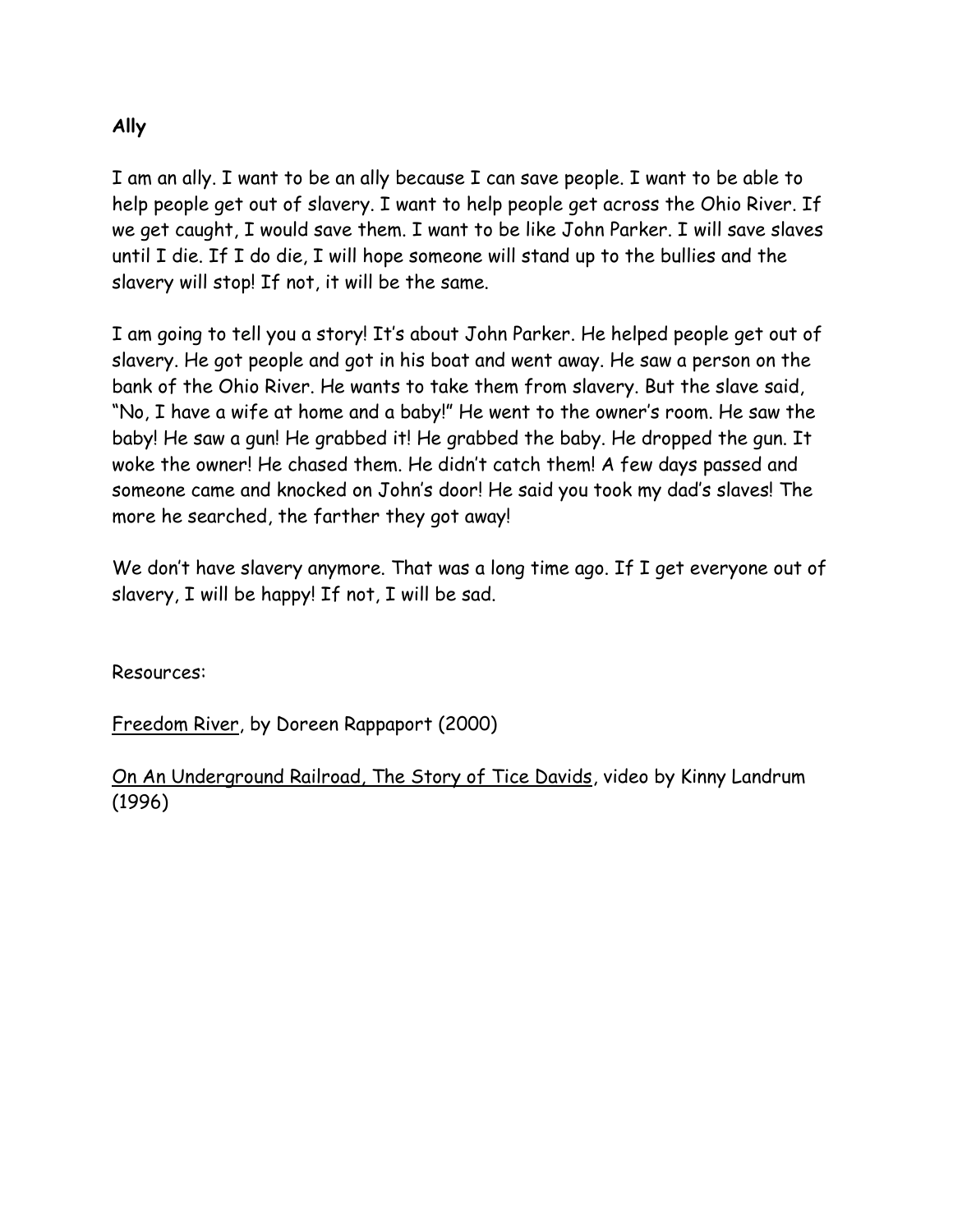## **UGRR Freedom Seeker / Ally**

I like to help people because I try to keep them out of trouble. One time I got beat and went to jail. One day I got free and I still helped slave get out of slavery. I never got beat again and I hide them in boxes and crates.

They all got free but I still have to get my son and get the slaves to Canada. I got in the door. I saw my son. I did not see the dogs. My son was in one of the beds by the master sleeping. The master had a knife. I took my baby. He started crying. The master threw the knife and hit me but I did not give up. I got in the boat. Then my wife pulled the knife out of my back and the slaves got to Canada safe and sound.

Resources:

Freedom River, by Doreen Rappaport (2000)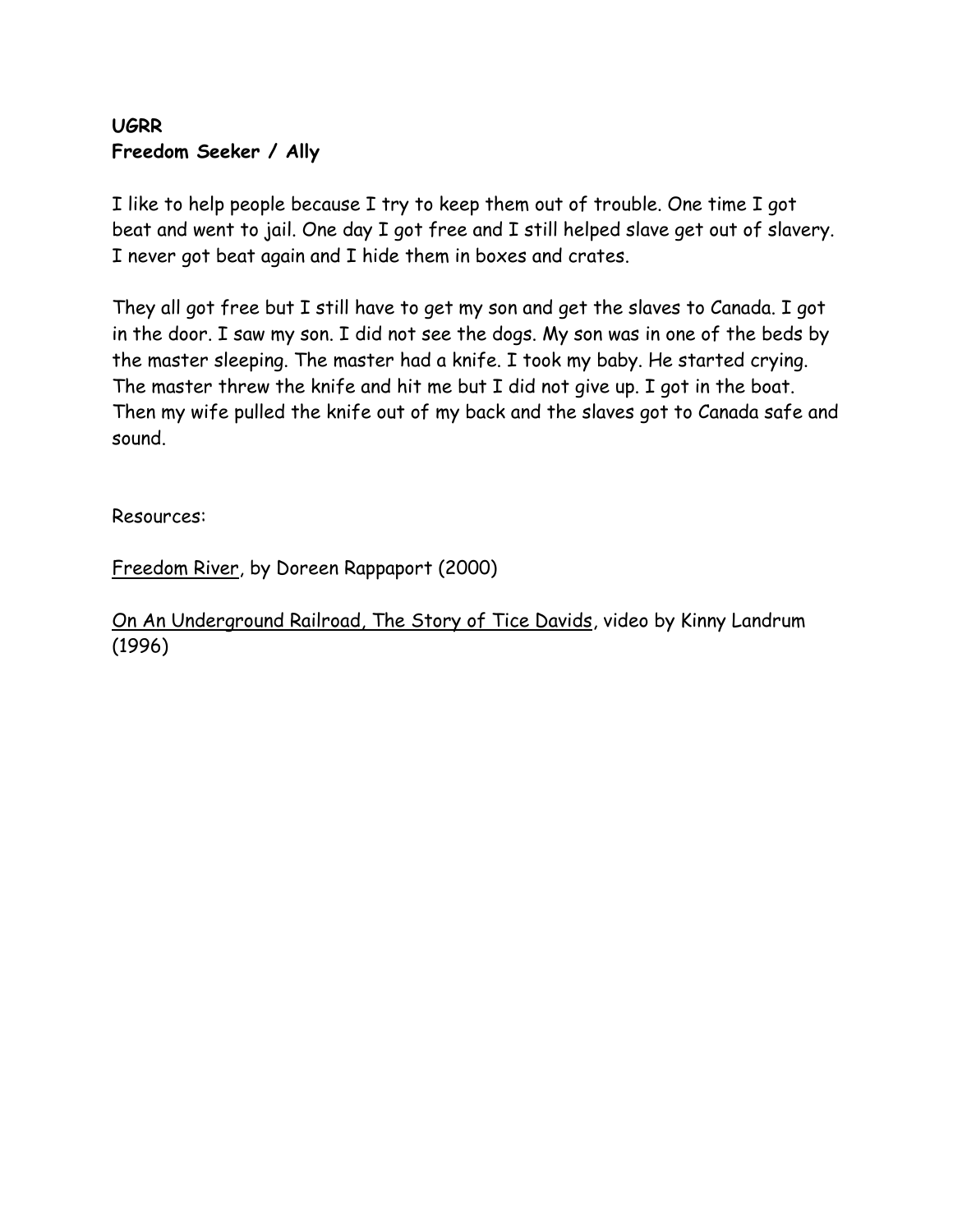## **I Am an Ally**

Hi! My name is Hannah. What I do is help people get out of slavery. I hide people in places like

- Boxes
- Hay
- Safe Houses
- Wagons

Sometimes I act like I am a bad guy. Then I take the slaves to the Underground Railroad and let them be free forever. I buy them

- Food
- Clothes

I love buying them clothes because they don't like wearing the same clothes over and over. If you get caught helping slaves get out of slavery, you could get really hurt. Like getting shredded into pieces by dogs or shot by your owner. You also could get hung.

I will always help people get out of slavery. I think black people should be treated the same way as white people.

Resources:

Freedom River, by Doreen Rappaport (2000)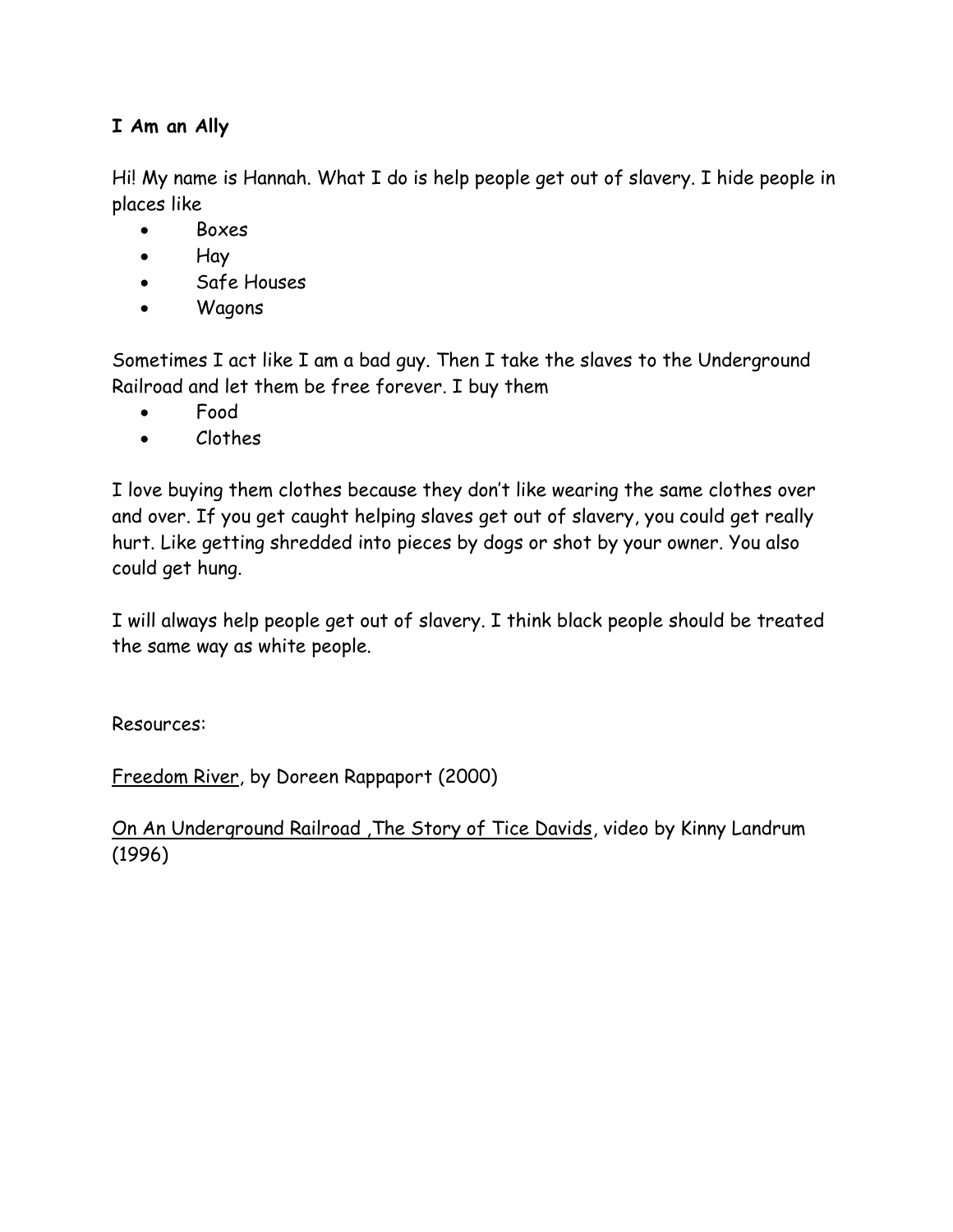#### **UGRR Freedom Seeker**

I am a freedom seeker. I tried to run away eight times but I always got caught. I work for the Underground Railroad. I live in Kentucky but I want to get to Canada. I always think to get a little wooden boat and make paddles and get on the Ohio River. Then I could get to the Mississippi River and then go north. But I always get caught. I am never going to give up.

My name is Rocky. I am twelve years old. John Parker is a friend of my father. John and I are freedom seekers. I wish I was not a slave. The black people wish they were not slaves. The white people are the bullies. We are their slaves. They stole the black people from Africa. I really hope that someday I will go to Canada with my family.

Resources:

Freedom River, by Doreen Rappaport (2000)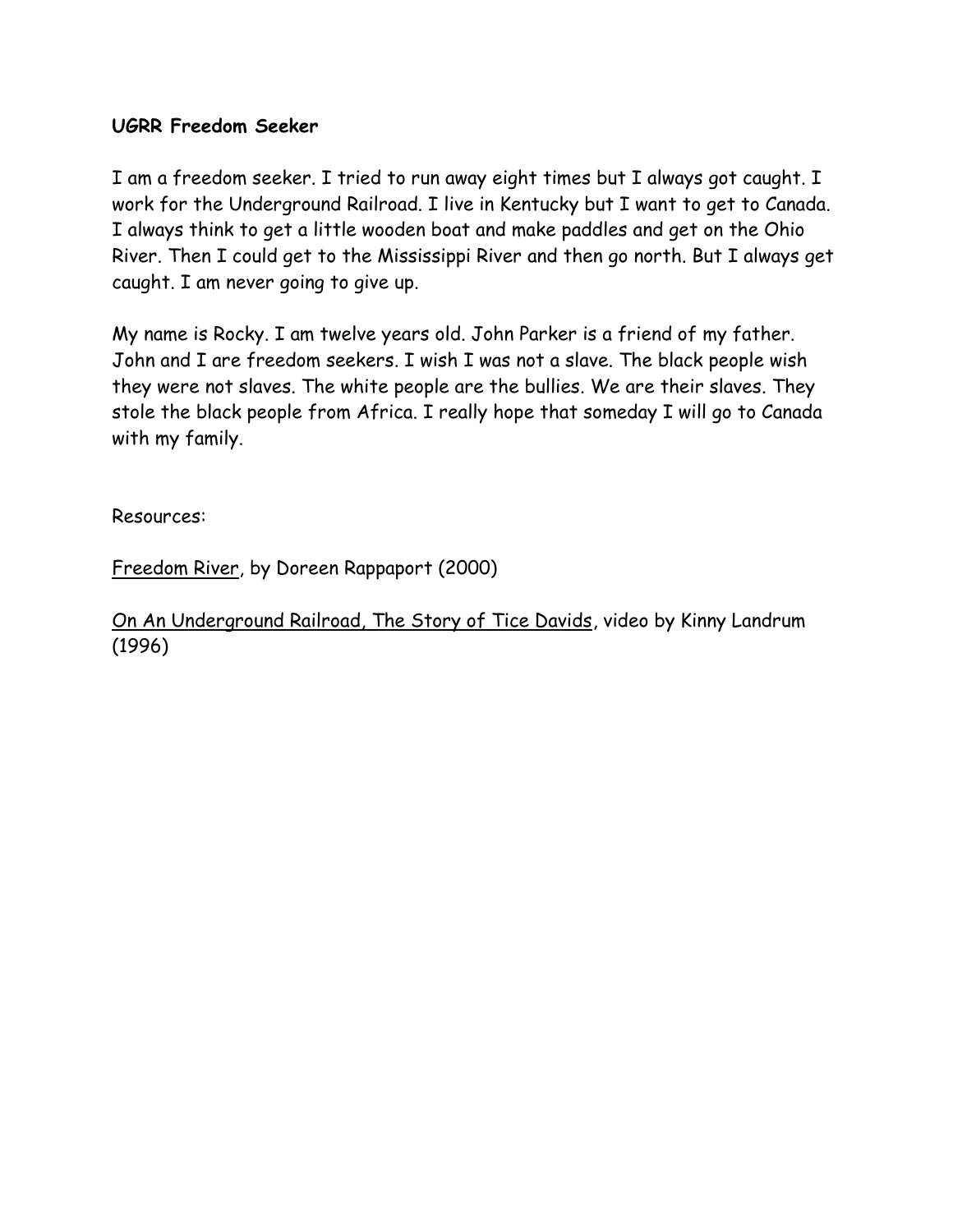## **UGRR Roles Oppressor / Bully**

I am a bully in the Underground Railroad. I buy slaves and make them work. Then we sell the slaves and buy more slaves and sell them and buy more. I make them work. I make them miserable. If they don't work, we torture them more. If they don't listen, then I make them work and never get a break.

Resources:

Freedom River, by Doreen Rappaport (2000)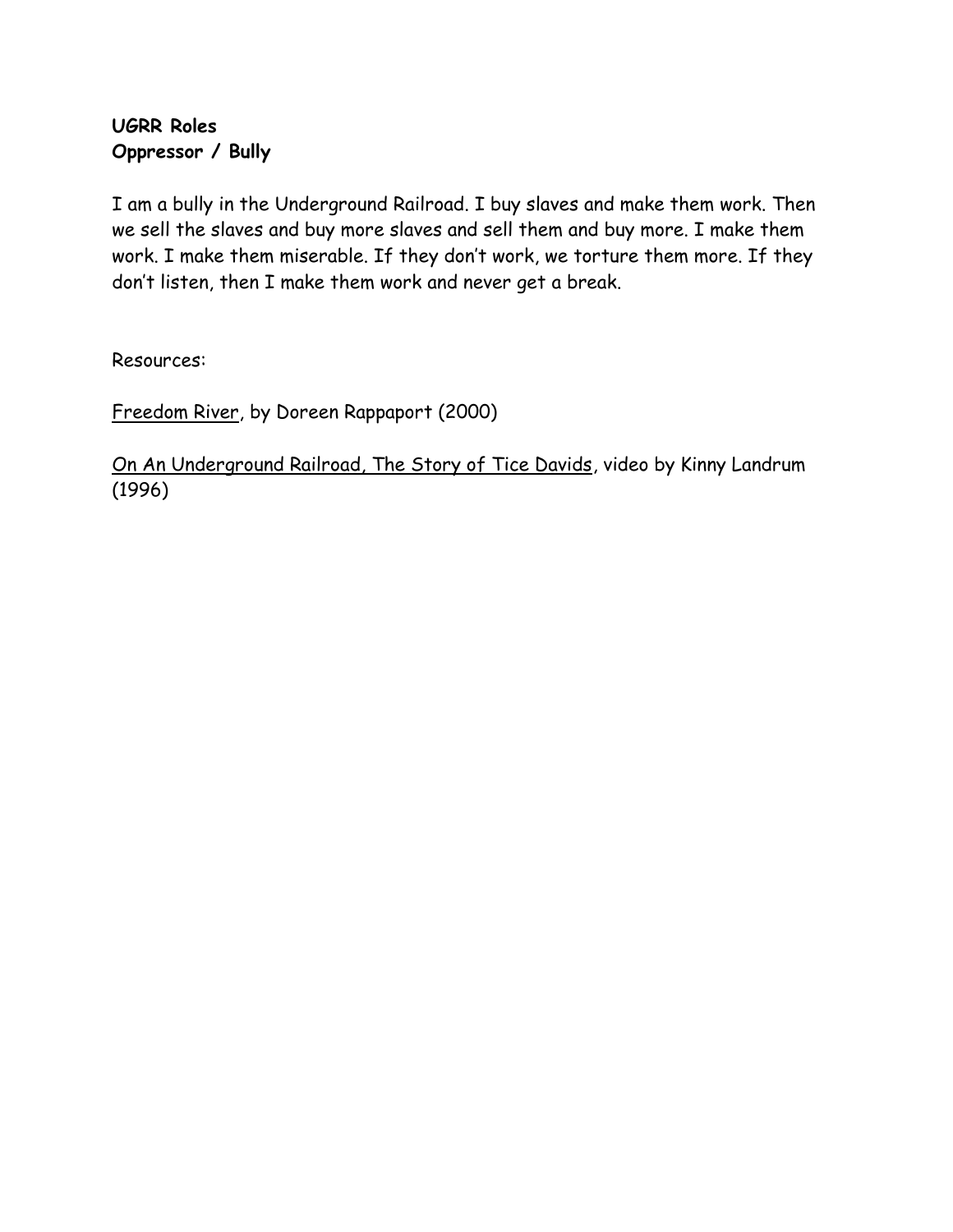#### **UGGR Oppressor**

I am an Underground Railroad Oppressor. I take people from their families and make them slaves. If I didn't like what they were doing, I would beat them. Sometimes I killed them. I would take a whip and whip them on the back. It really hurt them. I sometimes cut their back. I was a mean man.

I didn't give some people a name. If I caught a slave escaping and who ever was helping them, I threw them in prison. You could say I had no friends. I made people work. If they didn't, I punished them. Sometimes the punishment was death.

Resources:

Freedom River, by Doreen Rappaport (2000)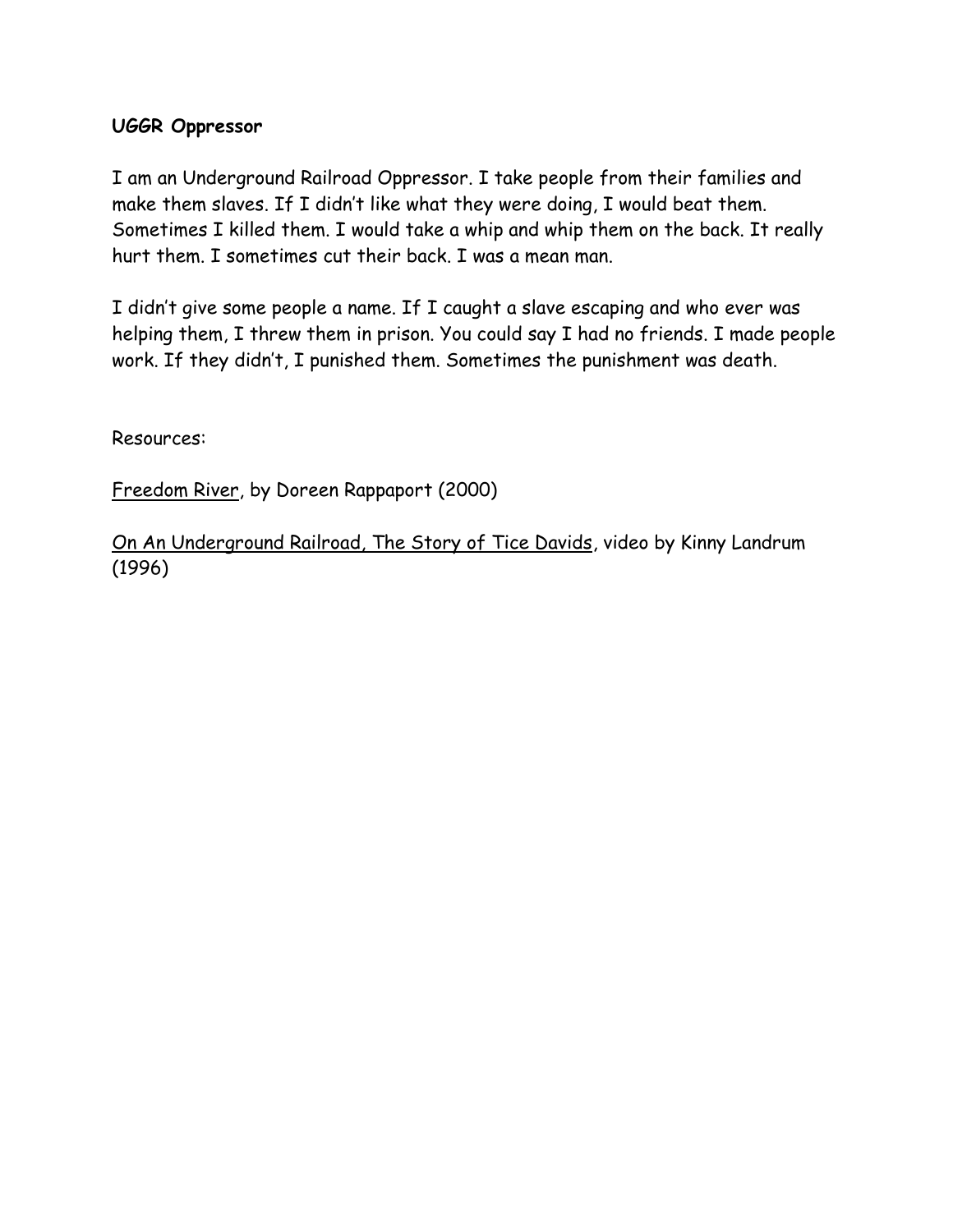#### **UGRR Freedom Seeker**

I am a freedom seeker on the Underground Railroad. I'm also a passenger. I live in Kentucky. I'm going to Canada where I will be safe from a bully. I wouldn't be a package on the UGRR if I didn't have to. Some slaves escaped by hiding in a box. But I wouldn't get in a stinky box because I would be really stinky if I did. I don't want to be really stinky because I don't have any money for a shower so I wouldn't be able to wash off.

I will cross the Ohio River to get out of slavery. I'm glad I'm not a slave anymore because I escaped with the conductor of the UGRR. Listen! Don't give up a chance with an ally or you will regret it. I can't wait till I get to Canada. When I was escaping the oppressor was shooting and he set the dogs on us. It was hard to get away from the bully, but I got away. Well, that's all. I hope you liked it.

Resources:

Freedom River, by Doreen Rappaport (2000)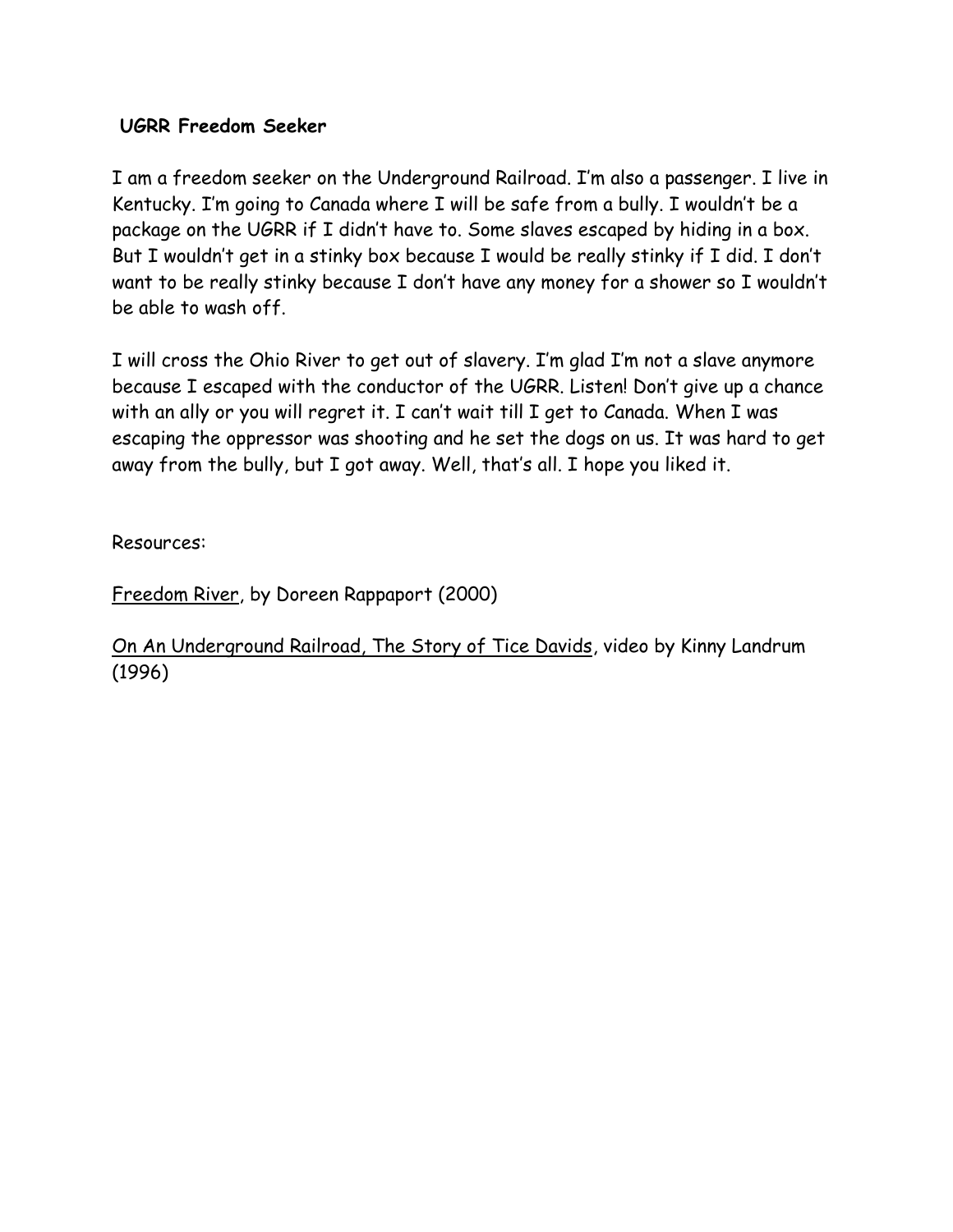## **Underground Railroad Bystander**

I just stand around. I act like I do not know what they are talking about. I live in Kentucky. I am a witness who does nothing. I just stand there. I like being a bystander. I like doing my job. People like me because I know how to do my job.

I chose to become a bystander to slavery because… I have a family to take care of and I work on a farm. I grow food on my farm for my family.

I don't have time to help freedom seekers.

Resources:

Freedom River, by Doreen Rappaport (2000)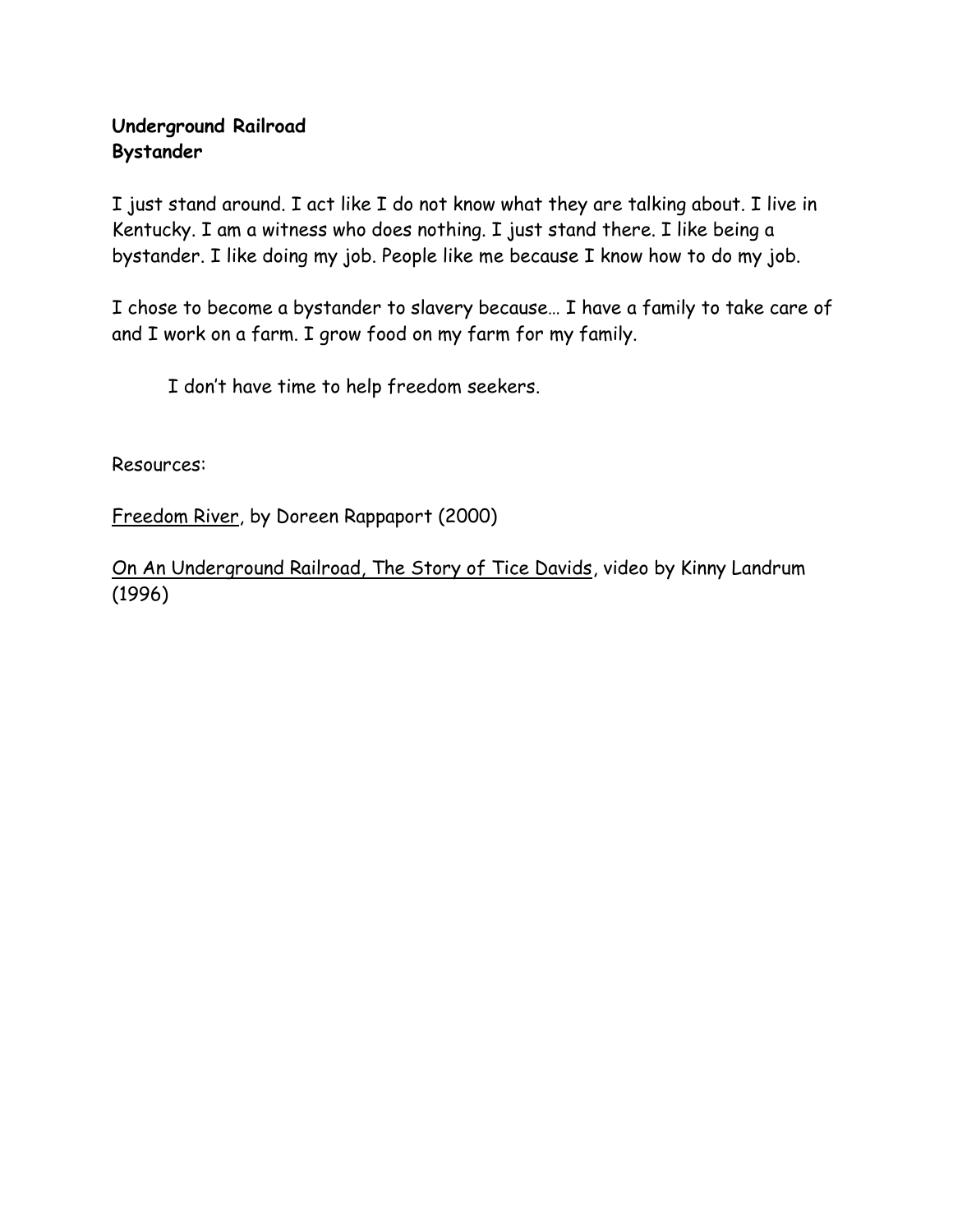### **Underground Railroad UGRR Freedom Seeker**

I am a package of dry goods. I am a freedom seeker. I remember when I tried to get away. The person that helped me got killed and I got beat. My owner kept his eyes on me. I had to wash dishes, make all the meals, and work in the field at night. I didn't have a name. I will never know when my birthday is. I slept on the ground outside with NO blankets or pillows and ripped clothes.

I got taken away from my mom and dad when I was only one year old, but now I am fifteen. I have not seen my mom and dad since. I remember when it was snowing and hailing and my owner still made me sleep outside. It was so cold that night he even gave his dog a blanket and a bed. It was still snowing the next day. I was so cold. I saw someone. I had not ever seen this man before.

He came over to me and said, "Come."

I said, "Where are we going?"

The man said, "We are going to Canada."

I said, "OK."

I followed the man. It took days but I did not care. I just cared that I was getting out of there and that was it. I went to a safe house. It was a barn. The guy stayed with me. We got up the next morning and got to Canada. I was so happy. I became a teacher. I had a great life. My new name is Madison.

Resources:

Freedom River, by Doreen Rappaport (2000)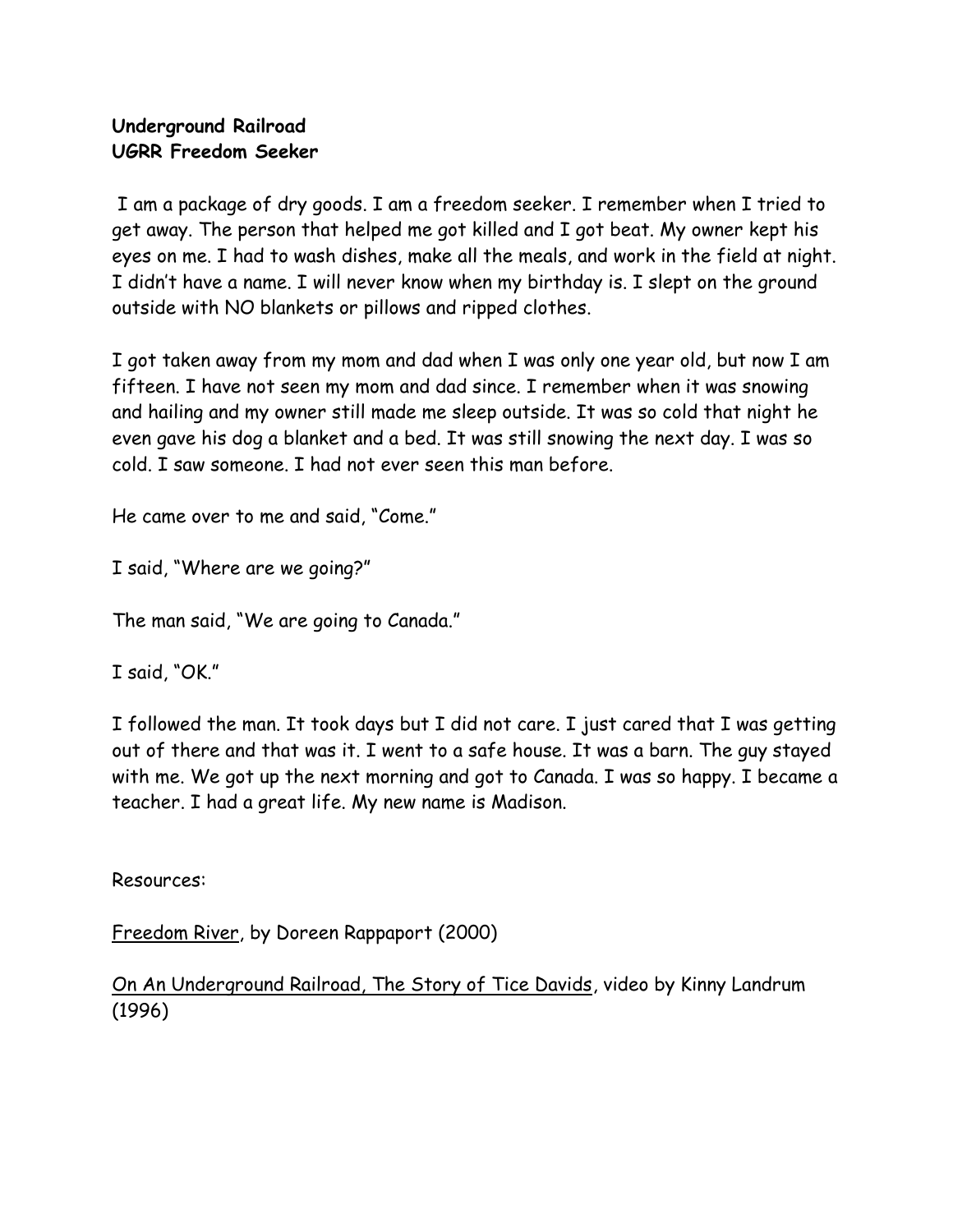## **Underground Railroad UGRR Ally**

I am an ally in the 1800s. I helped about 1000 slaves and three babies. When I was a kid, my father sold me for \$1000 to a white man. When I was 21, I got out of slavery and became an ally. I helped slaves get across the Ohio River and get to freedom. If anyone was left behind, I went back for them. If they were sick, I helped them feel better.

One time, I helped a family escape. When we got to the boat something bad happened! One of the slave catcher's dogs jumped into the boat and killed the dad. Then I pushed the dog off the boat! When the hunter got to the shoreline, he tried to shoot us and tried to make us sink. Without a warning, he shot the boat. Before the boat sank, we got to the state of Ohio. I tried to shoot the hunter but I missed.

When we were in Ohio, I took the mom and the baby into a safe house.

Resources:

Freedom River, by Doreen Rappaport (2000)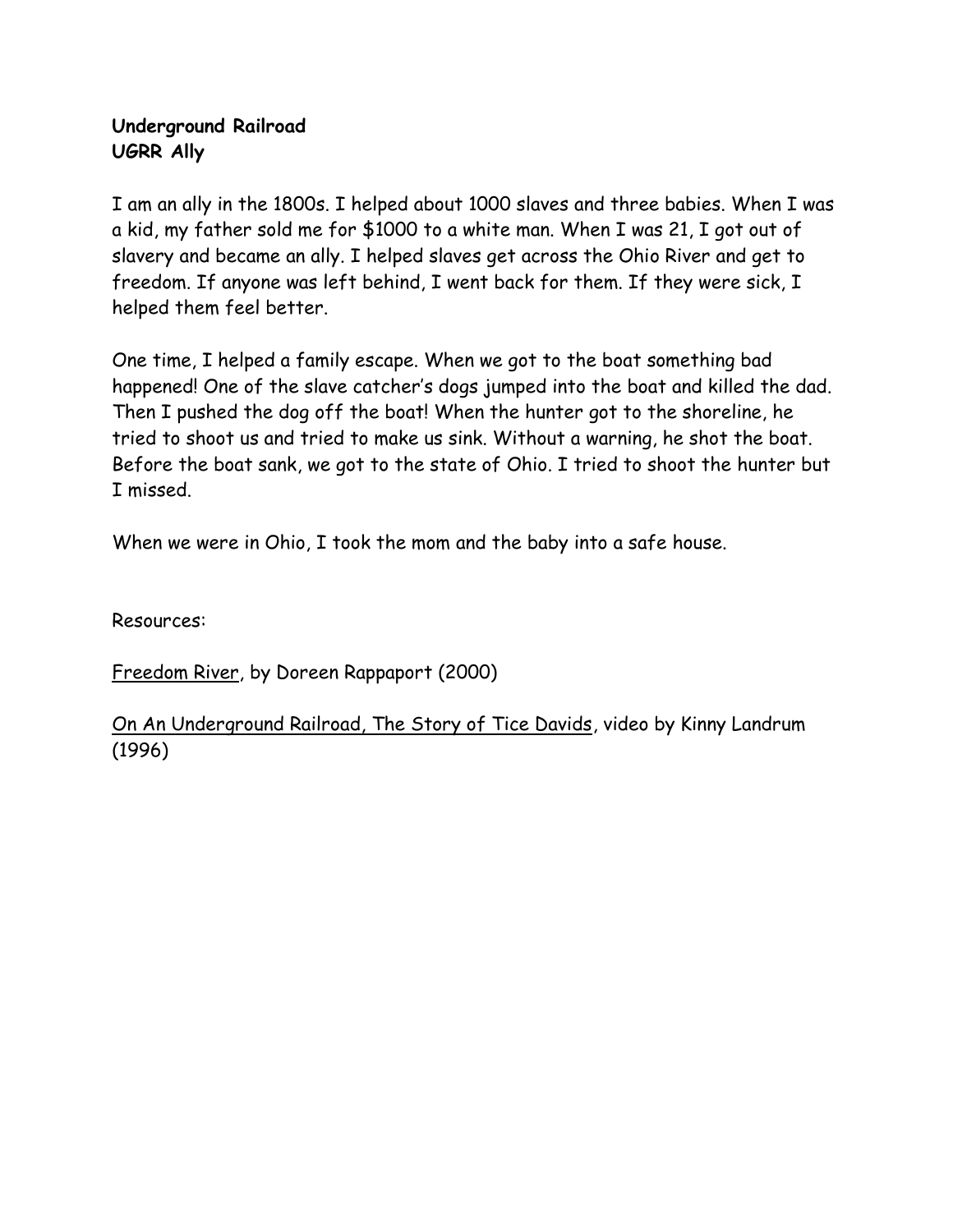#### **I am an Ally**

I am an ally in the Underground Railroad. I still am and I remember when I helped families. It was kind of hard though. I had to go in places and get people like kids, babies, and sometimes I had to get adults. I had to hide people in boxes and under hay.

My name is Hannah. I'm proud of what I do because I like to help slaves. I think it is wrong that the white people take slaves. The slaves need to go to school and learn so they can be successful when they grow up. I treat black people just like I treat white people.

When I help slaves, I buy them shirts, pants, and sometimes shoes. I give the slaves the stuff they need and I watch them for a day. I help people almost everyday. I think of a lot of places to put them. Sometimes I hide the slaves in the safe house. I am proud that I help the slaves. A lot of people are proud of me. I think that all people should be treated the same. I think it is mean when they made black people be their slaves. I almost died because I almost got shot.

It makes me feel good when I help a slave. It makes me feel good because it is like saving a life to me. The part I don't like is some get spanked and all of them get stolen from their home. I would be sad if someone took me out of my house so I think all the white people should think. I know the white people would not like getting taken from their families.

Now you know how I feel. They feel way worse because some mothers and fathers got taken away from their babies and their kids. The kids felt really bad, too. I bet the kids and babies are afraid when you take them away from their parents. Everybody think before you take a slave. Remember they have a family. Think if that was you, you wouldn't like it if someone took you from your family. So think before you do it.

Resources:

Freedom River, by Doreen Rappaport (2000)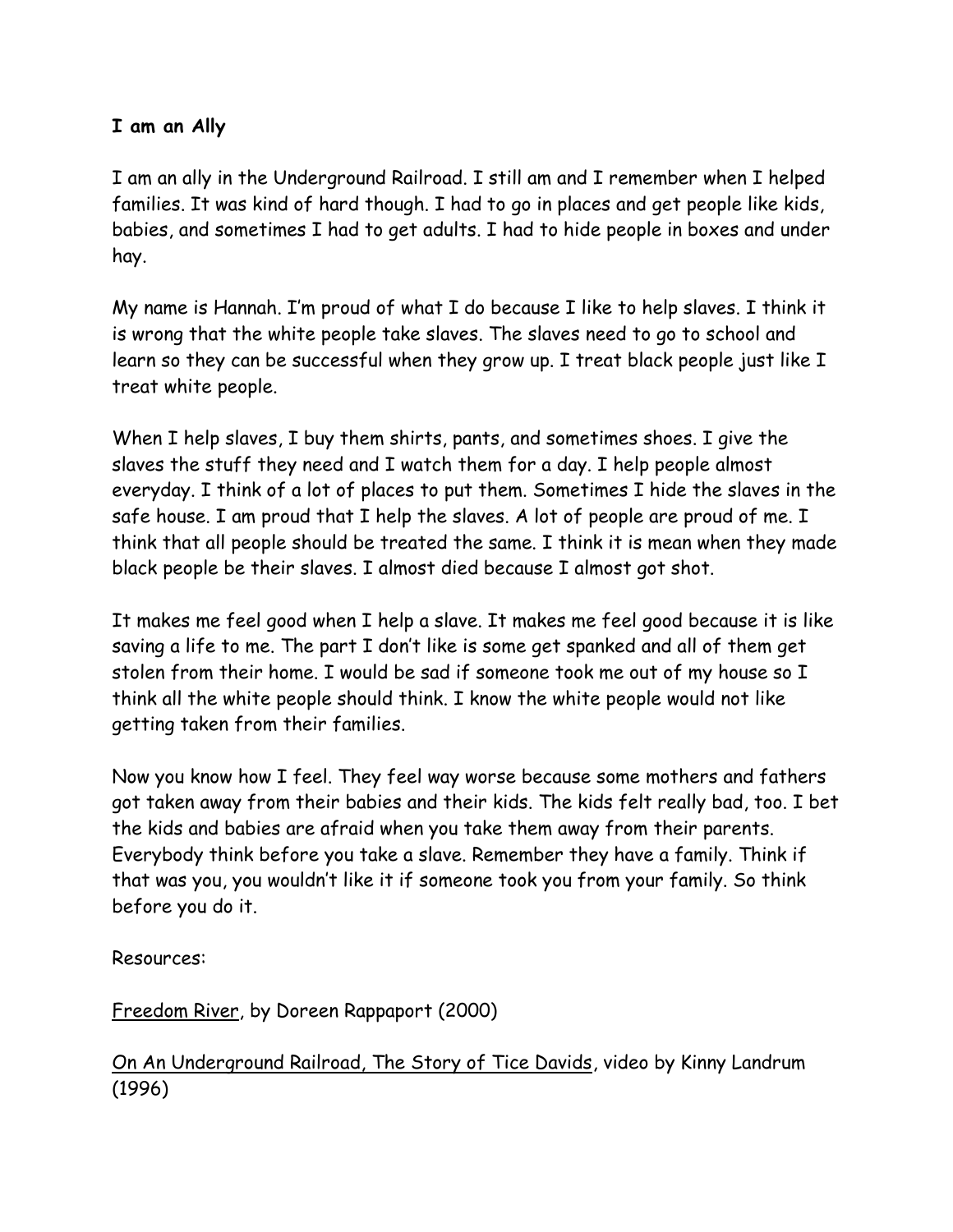## **UGRR Freedom from Slavery**

I am an ally so that I could help slaves get out of slavery. My goal would be to try to save 1,000 or more slaves in my life. I could see the Underground Railroad. But it's not a real train. The Underground Railroad is not really underground.

I would help slaves even if I died doing it. My favorite part would be to go across the Ohio River. I could buy food and clothes for the slaves if they are poor.

I would even kill the slave chasers to save a slave, but I don't want to. I would kill as many as it took if I needed to. I would let them stay at my house until it was safe. I could take passengers to the safe houses and keep them there or give them to a conductor. They can take the slaves some place safe.

I know I am risking my life but at least the slaves are safe. I would never be a bystander. I would always try to help at least once. I would die for slaves in slavery. Once the slaves have escaped, I would try to hide them.

I would do my best to protect them from other slave chasers. Like I said before, I would die for slaves. It makes me happy to see slaves out of slavery. People shouldn't be forced to do anything just because of their skin color or the way they speak. They should be let to do what they want. I think freedom is the best thing that can happen to people.

Resources:

Freedom River, by Doreen Rappaport (2000)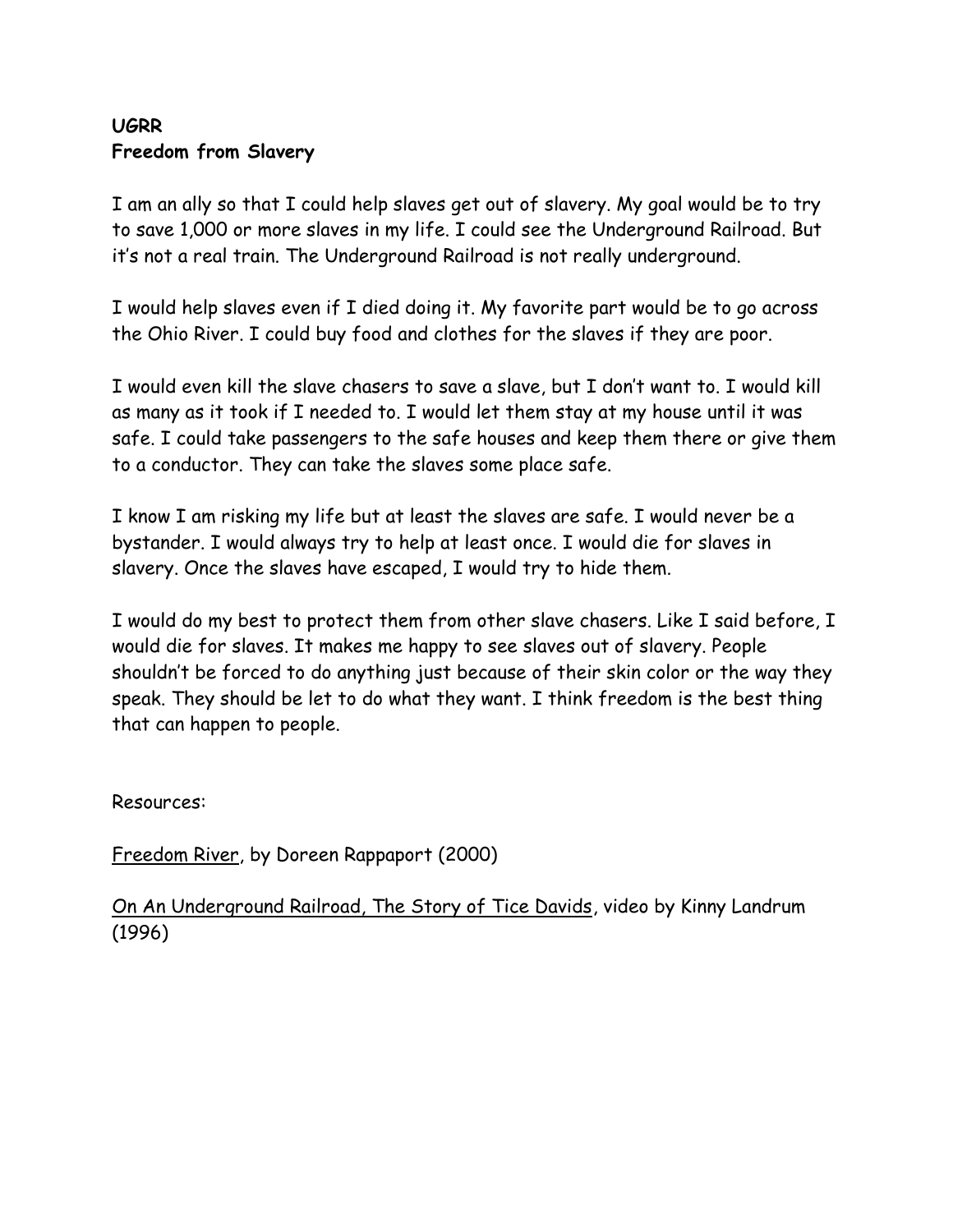## **Underground Railroad UGRR Bully**

I am a bully in the time of slavery. I'm a slave chaser. I chase the slaves if they run away. If someone comes and tries to rescue them, we have dogs and guns. The dogs are mean and vicious. We have a lot of guns and strong ones. A lot of people try to release the slaves. Our dogs get to the slaves before we get to them a lot. I have been shot before. It hurt badly. It is hard to do this job chasing slaves.

We are near a river. A lot of people use boats to get across the Ohio River because they are safe over there. We try to put holes in the boats so they sink. We try our best to keep the slaves in Kentucky. That is where they go all the time. We have a big base and a lot of guys in our base. We should have boats so we can chase them on the Ohio River. We need some horses to ride.

We are hurtful and mean but a man's got to do what a man's got to do. We are brave men. We have to do what our boss tells us or we will get fired from our job and we can't feed ourselves or our kids. We can't get in trouble and get fired from our job. Our job pays good. I don't want to get fired from this job. I have a good job. I would never quit. Nobody is ever mean to me.

Resources:

Freedom River, by Doreen Rappaport (2000)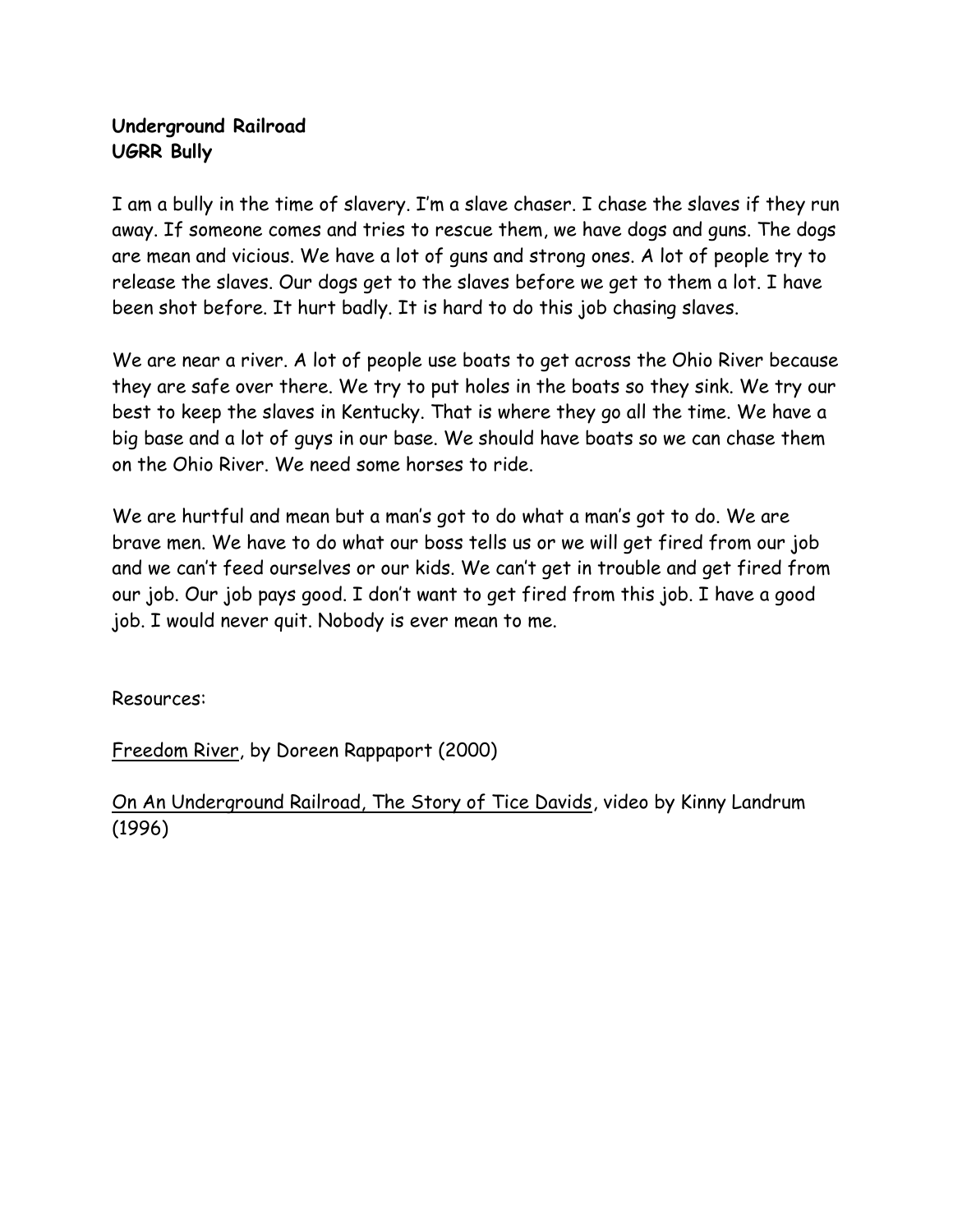## **The Underground Railroad UGRR Oppressor (Bully)**

I am on the Underground Railroad (UGRR). I live in Kentucky. I own slaves. They have to clean my home, do the dishes, make my bed, and clean my sinks.

When they run away some of the people get caught by the dogs. I have 100 slaves and cows. I chase slaves with dogs, guns, traps, and holes. They don't know their names. One of the slave hunters, Jack, is my friend.

I buy slaves. That is how I got the slaves. I am going to buy more slaves.

Resources:

Freedom River, by Doreen Rappaport (2000)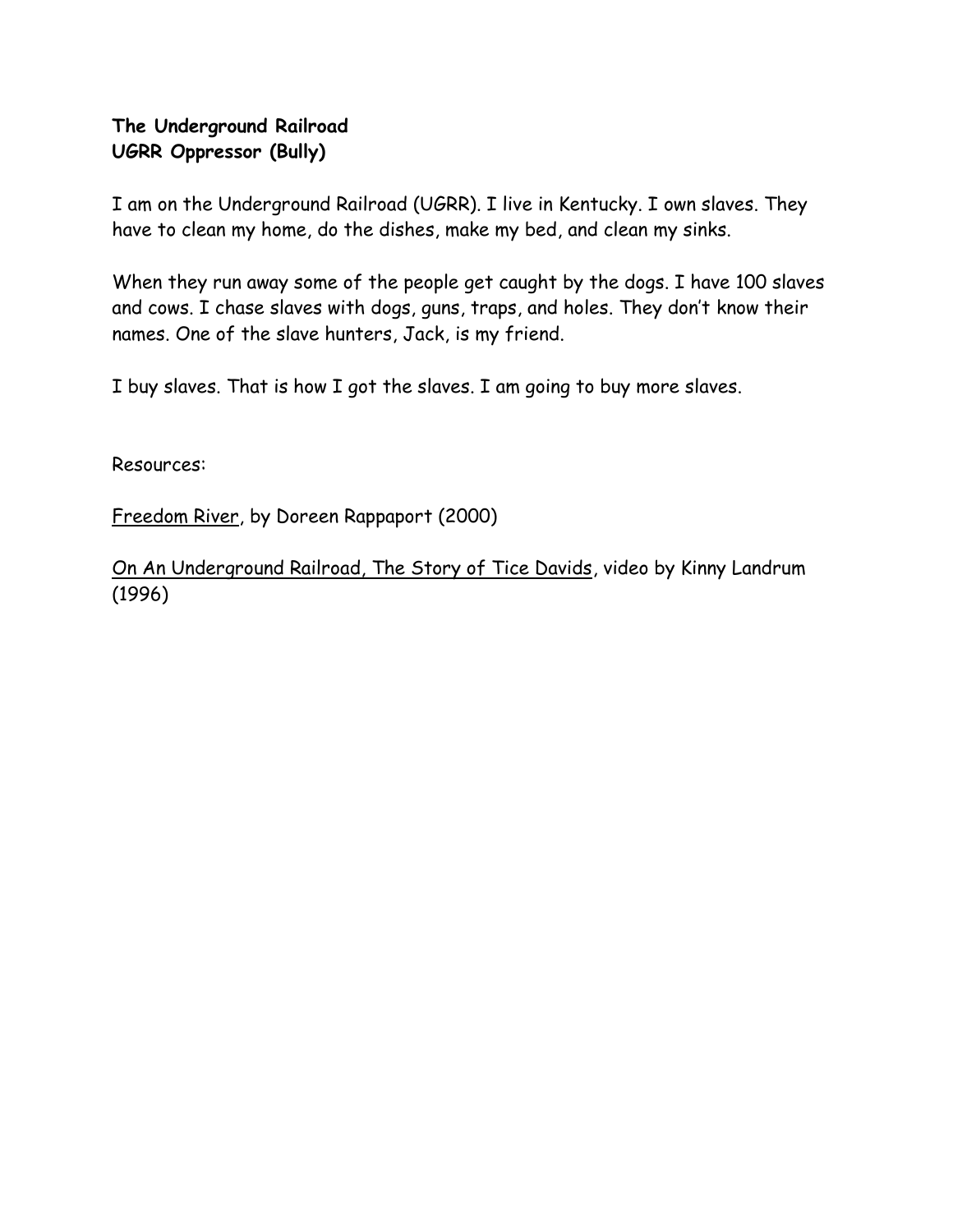#### **Underground Railroad Ally**

I saw a little slave girl being whipped. That is when I decided to be an ally. I felt terrible for that family.

I had a dream that night. I was trying to get her to Canada. We were being chased by an oppressor. Just when I thought things couldn't get any worse, the little girl tripped. Then I woke up. I was so scared!

I had to find a way to get them to Canada and fast. We found another ally that could get them there faster. I knew what I had to do. I had to get her on a train. Ever since then, I have helped many slaves. I'll never forget them.

Resources:

Freedom River, Doreen Rappaport (2000)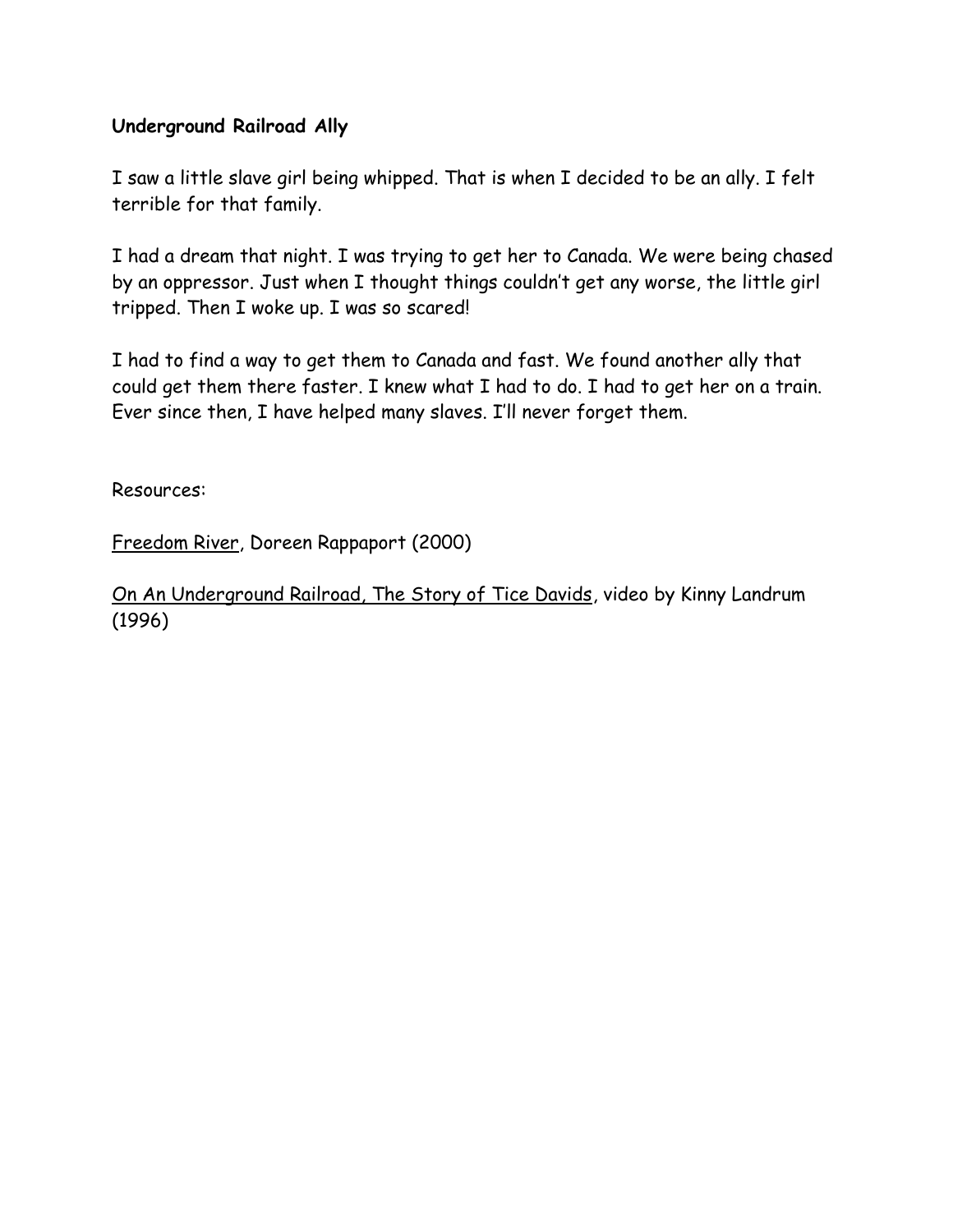#### **The Underground Railroad**

I am an ally. I want to save the slaves and help them run to Canada. I will hide them in my barn behind hay. Then I will take them to Canada in my wagon to get away from bullies. But if I die, I know someone else will do it and be an ally. But until I die, I will take as many slaves as I possibly can, even if I am risking my life. I'll take them as far away as I can. I will take them at night and put them under sheets and not give them back to the bullies. I will take big risks. I think having slaves is wrong.

Yes, we made it to Canada. I hope everyone is safe. Bye! I'm going back for more slaves to bring to Canada because having slaves is wrong. There are more and more slaves each and every day. Every slave I saved is so happy but there owners mad at me. But I don't care. They can get as mad as they want to but I won't give them back. I don't care about them. I care about the slaves, not the bullies. They got whipped right in front of a crowd. Most people walked away but a few people tried to help them. I liked that now we are friends!

Resources:

Freedom River, by Doreen Rappaport (2000)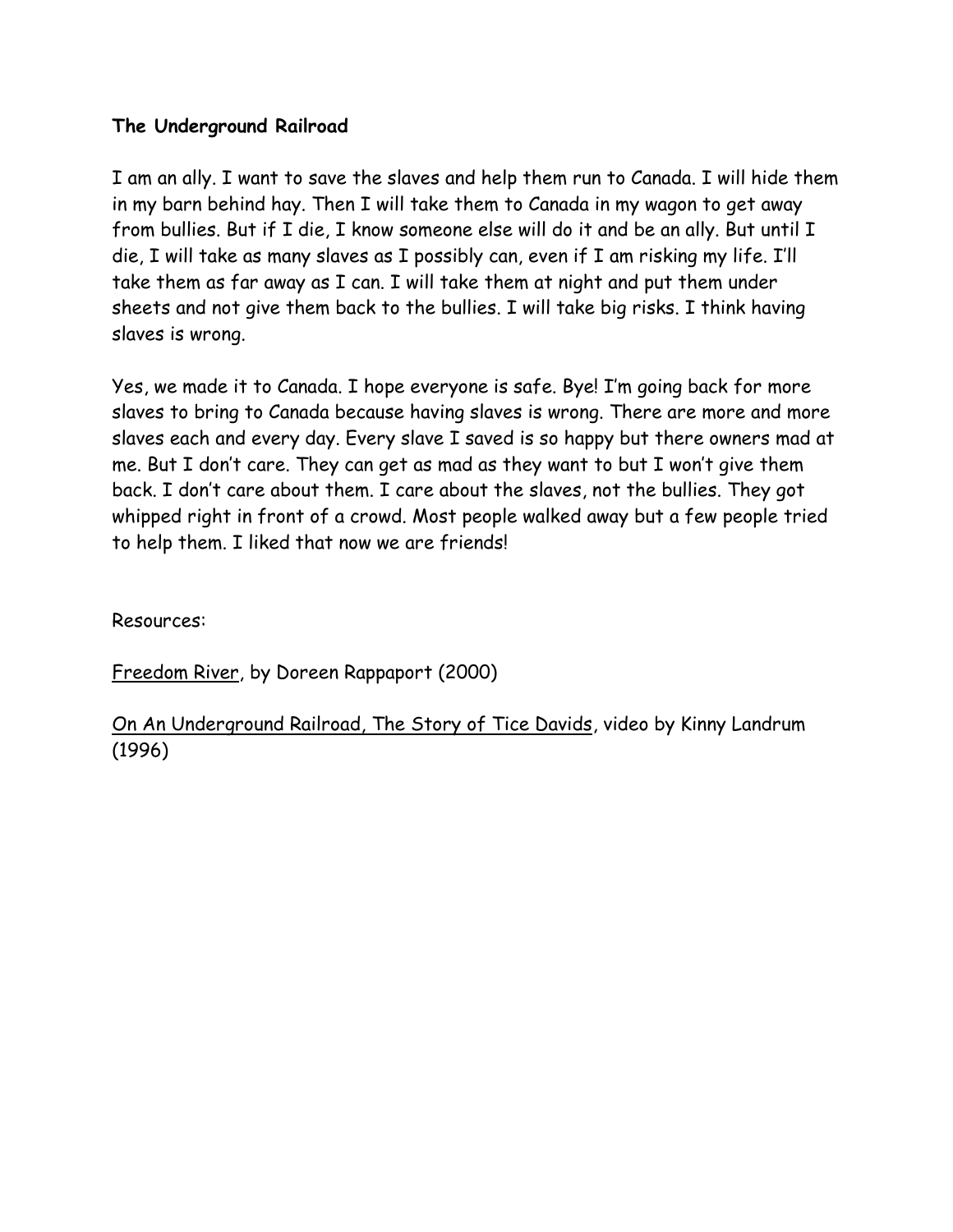## **UGRR Underground Railroad**

I am an ally on the Underground Railroad. I will not give up on helping slaves escape. I do not care if I get shot. I will take them and hide them. I do not care if I get caught. Slavery is wrong. I will help them get to Canada. I will fight to help slaves escape. I will do that for the rest of my life. I will not go down without a fight. I will help every slave I can.

I was a slave once. That was what gave me the idea to become an ally. And it feels great to help slaves escape.

Resources:

Freedom River, by Doreen Rappaport (2000)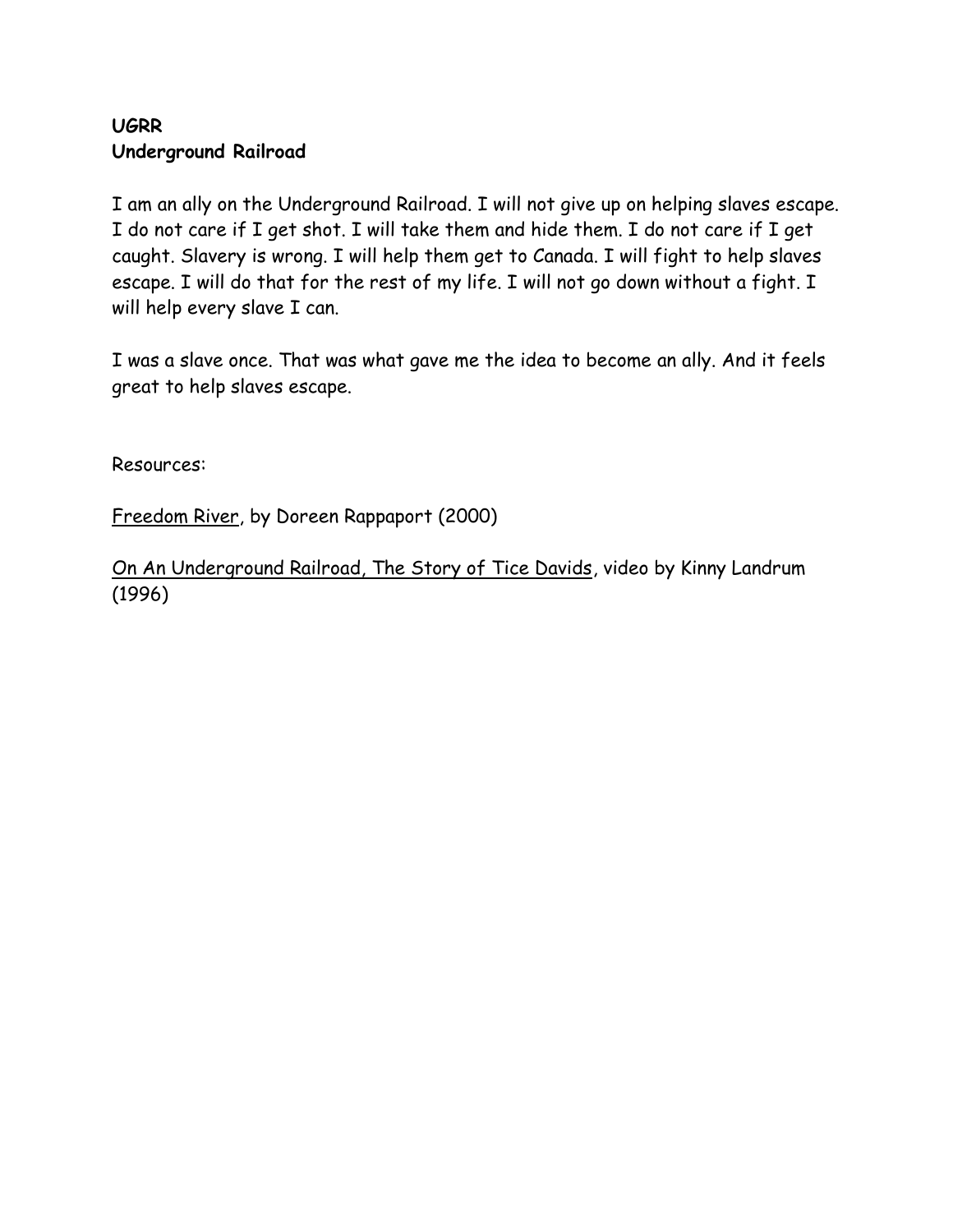#### **Underground Railroad Freedom Seeker**

I am a freedom seeker because I was a slave. I want to be able to get out of Kentucky. I just want to get out of here. I wish somebody would come and rescue me. Like a life saver or risk taker. I would also risk my life for him or her.

I pray, "God, please help me get through my life as a slave. Amen." So a few weeks passed. I said, "Aaahhh, another day in slavery."

Another guy said, "Have you heard that Harriet Tubman rescued somebody again."

So night time came and I heard something. There she was. Standing right in front of me was Harriet Tubman.

She whispered in a small voice, "Come on."

So I got up and went. She was taking me to a safe house but I didn't know it at the time.

I got up and said, "Where you are taking me?"

"To freedom!" she said.

While she was taking me, I was saying to God, "Thank you."

Harriet Tubman said, "This will take about two weeks to get to Canada."

I said, "Where are we going to stay?"

"I know someone. He will hide you in his barn. Tomorrow you will travel." Harriet Tubman said, "Tomorrow night, look for the houses that have lights in them."

So tomorrow night came and I found a house with a light and went to the house. The person gave me a map to Canada.

I was so happy when I got to Canada because there was no more whipping or shooting. I was finally free! I was so happy I jumped up and down. But I still thought that they were looking for me. I also hope that Harriet Tubman was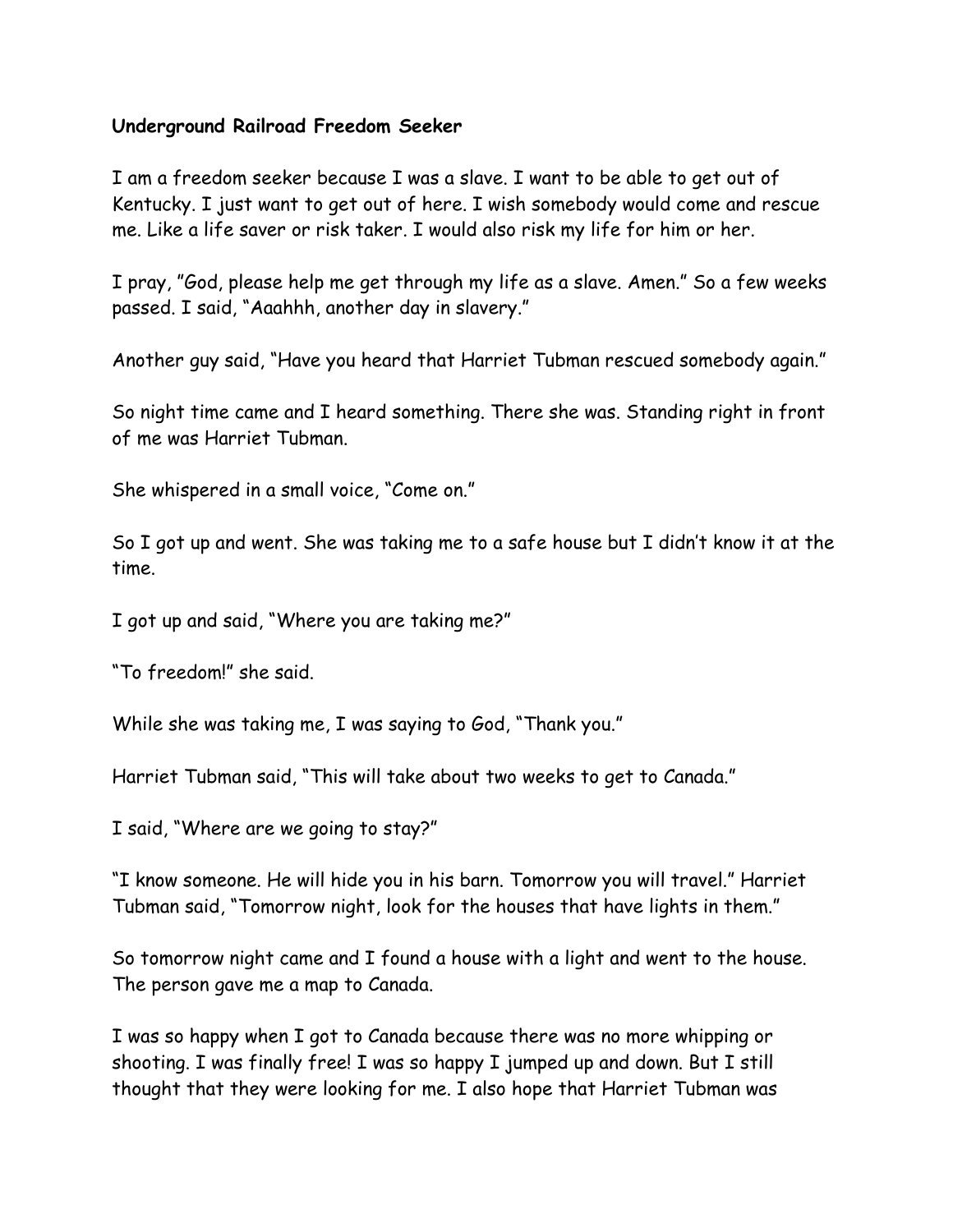alright. I wish I could thank her for what she did. She saved my life. That was a big risk.

Resources:

Freedom River, by Doreen Rappaport (2000)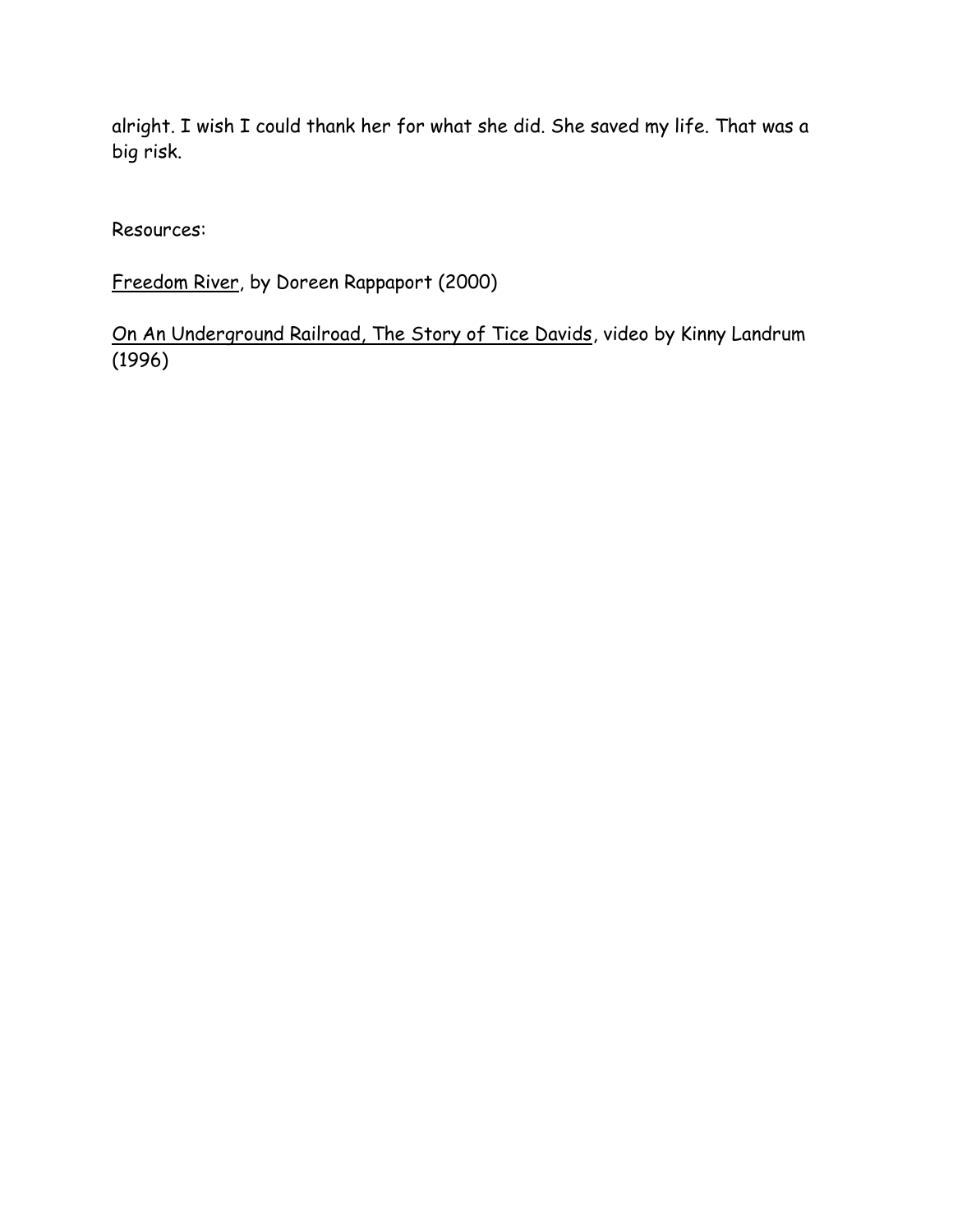## **UGRR The Story of a Victim**

I am a slave during the time of the Underground Railroad. Bullies beat me every day. I always get scared because other slaves die. I am sick of it. I want to get out. I don't even have a change of clothes. I want to get to Canada. Allies try to help me. I can't go. I have a husband and five children.

I went to sleep. I had a very bad dream. The next day, my husband got whipped because a bully wanted someone to beat. Then a bully killed a friend's only daughter. My friend was crying. One bully saw her and started to beat her too.

That night, my friend and my family got on a boat and got over the Ohio River. Everyone got in a box. We got to Canada in a wagon. I am so glad I got away from slavery. I lived a very happy life. From then on, I was happy.

Resources:

Freedom River, by Doreen Rappaport (2000)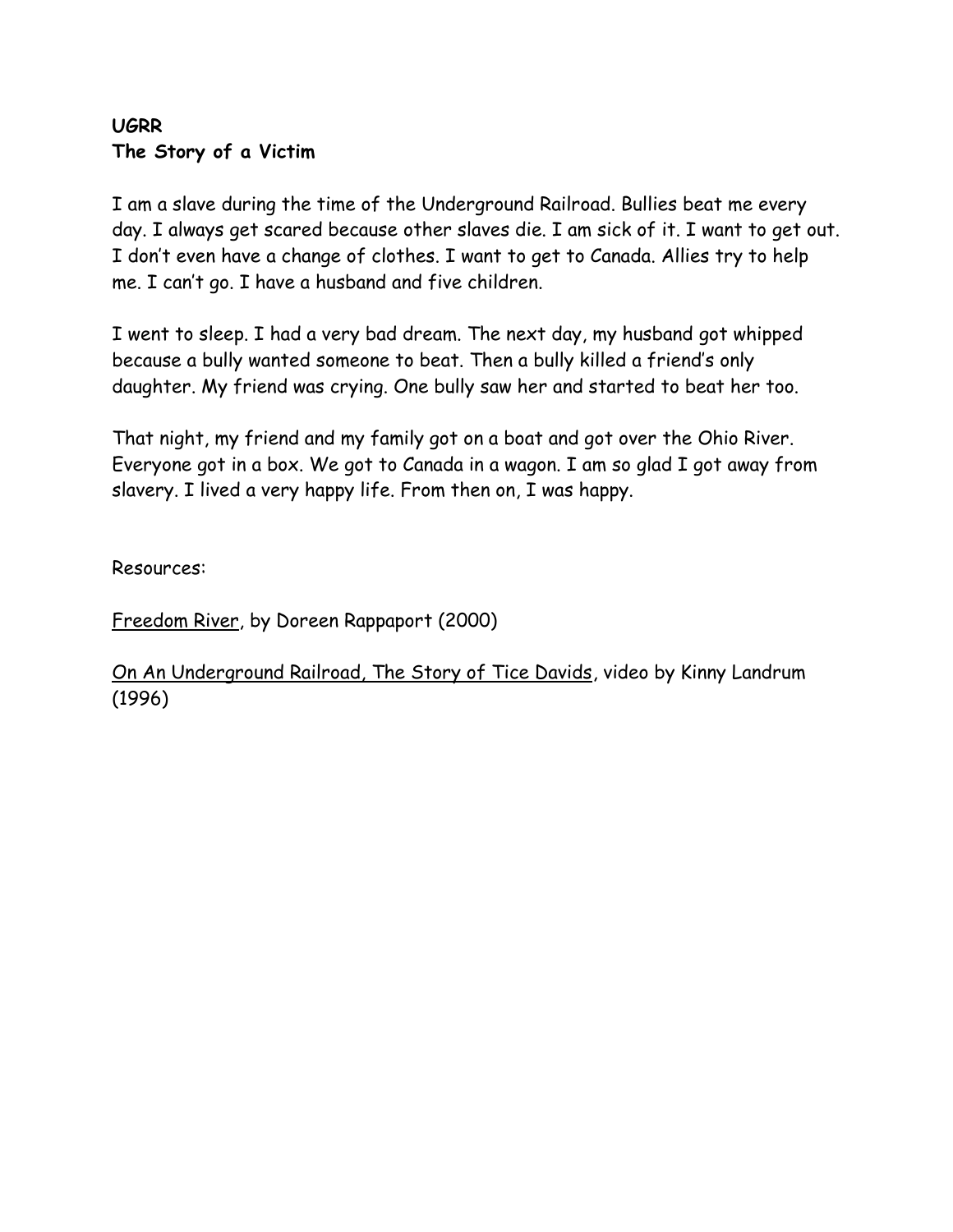#### **Underground Railroad**

I'm a victim. I'm a slave. I'm on the UGRR. My name is Blake. I was taken from my parents at seven years old. Now I'm twenty years old. It is not fun to be a slave. I wish I was free in Canada. I don't get payed or get much food and we get beat if we try to escape.

It's against the law to try and free me. If someone comes to get me, they better be smart. The ally better get me to a safe house fast because my owner is mean. He will put you in jail or kill you. They will keep me until I die. You don't want to be in this mess. You will miss your family if this happens to you.

You are lucky that you're free. I hope I can get to Canada so I can be free. Then I will live and have a family and do whatever I want. Then I can get a job and buy anything I want. Then let my kids grow up and be free and get a job. Then share the story that I was a slave. Then it can get passed on for people to learn what happened to me.

Resources:

Freedom River, by Doreen Rappaport (2000)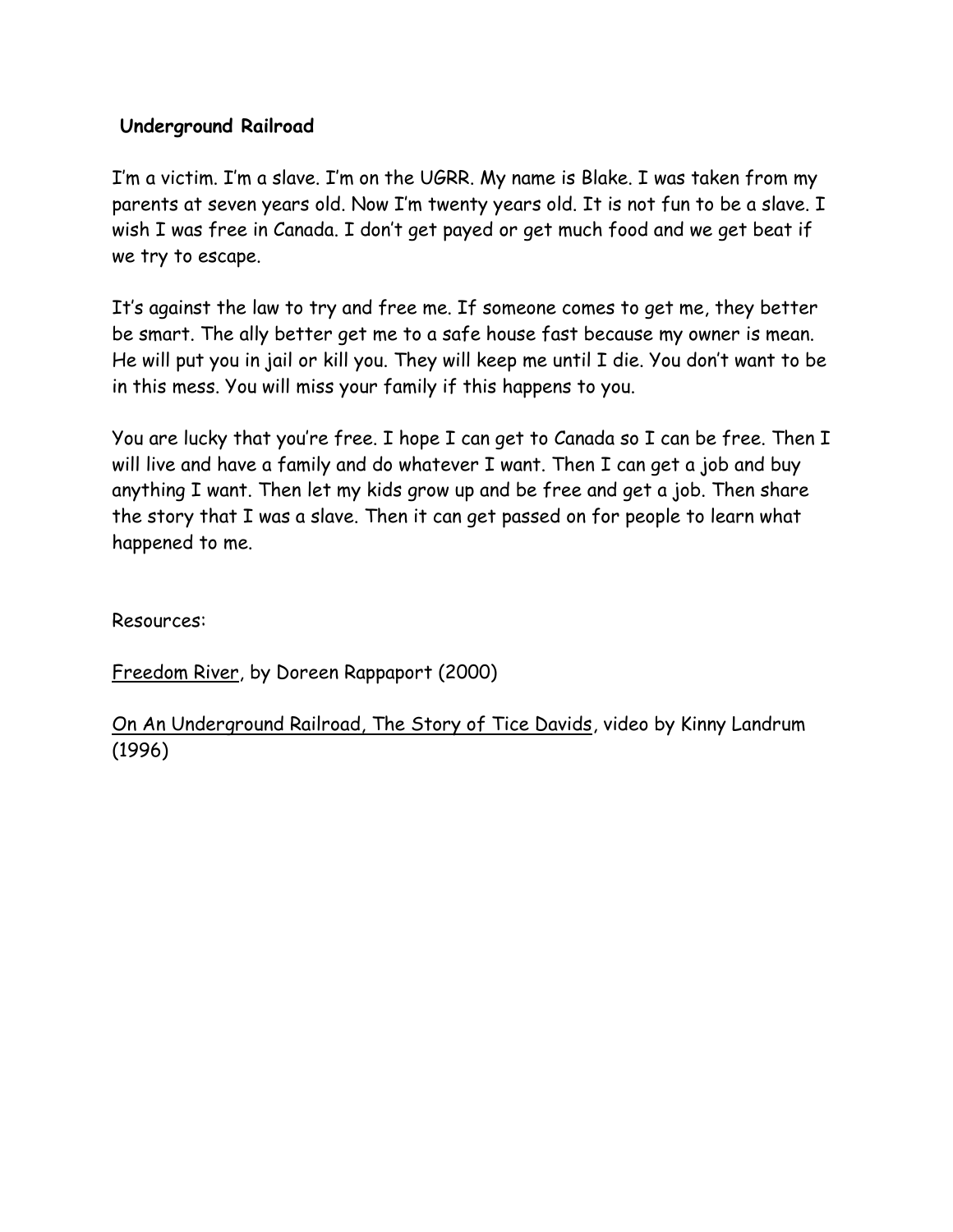## **UGRR Underground Railroad / Ally**

I am a conductor. I like to get slaves to freedom and keep them from bullies so they don't hurt them. The conductor tries to get people to freedom in Canada so they would be untouched. That will be awesome. Slavery is wrong. OK, in 2007, hopefully they don't do slavery cause bullies are wrong people to do that stuff.

My main thing is help 20 people and that would be awesome to do that. They want to make it to Ohio across the Ohio River and then they try to get to Michigan and finally get to Canada. I always wanted to get them to Canada and I got them to Canada. I got my goal reached. The slaves made their goal also. All of us are happy because everybody did their part and that is all that matters. They are free in Canada and out of the U.S.A. Finally, they are safe in Canada and they don't have to go through that again. The slaves are free once they cross the border of the U.S.A to the Canada side. They liked it there. They hugged me out of thanks. I saved people's lives.

Resources:

Freedom River, by Doreen Rappaport (2000)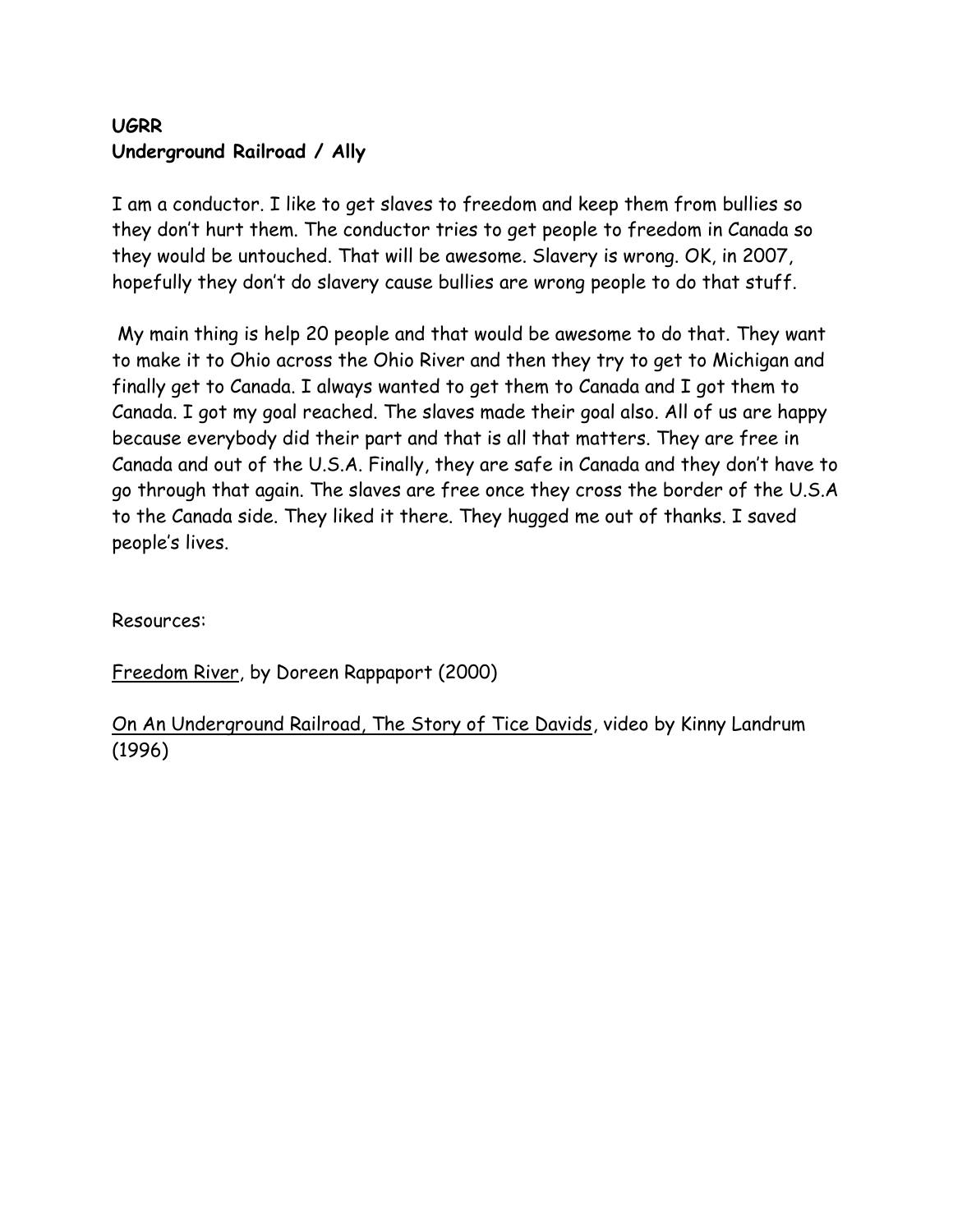## **My Enslaved Life**

I'm a slave on the Underground Railroad. My name is Kyle. I can't take it anymore. I was kidnapped when I was three and now I'm 25. I've been beaten for 20 years! A few months ago, I was saved by a man named David. We made it across Jordan River! We found a conductor named Logan. In six months, we made it to Canada. Although I'll miss my family, I love Canada! After I got to Canada, I got a neck brace because I twisted my neck. I twisted my neck hiding in a box. It really hurts!

In honor of the ally that saved me, I've decided to become an ally. I think it's a good idea. So far, I've saved one person. Her name is Faith.

Eleven years have passed. I think it is hard being an ally. The year is 1846 and I've saved hundreds of people. My most special save was when I saved my family but that's the time I got shot in the arm. I'm growing old. Soon, I think it will be time for my death.

This is Kyle's wife. Well, Kyle died on December 5, 1847.

Resources:

Freedom River, by Doreen Rappaport (2000)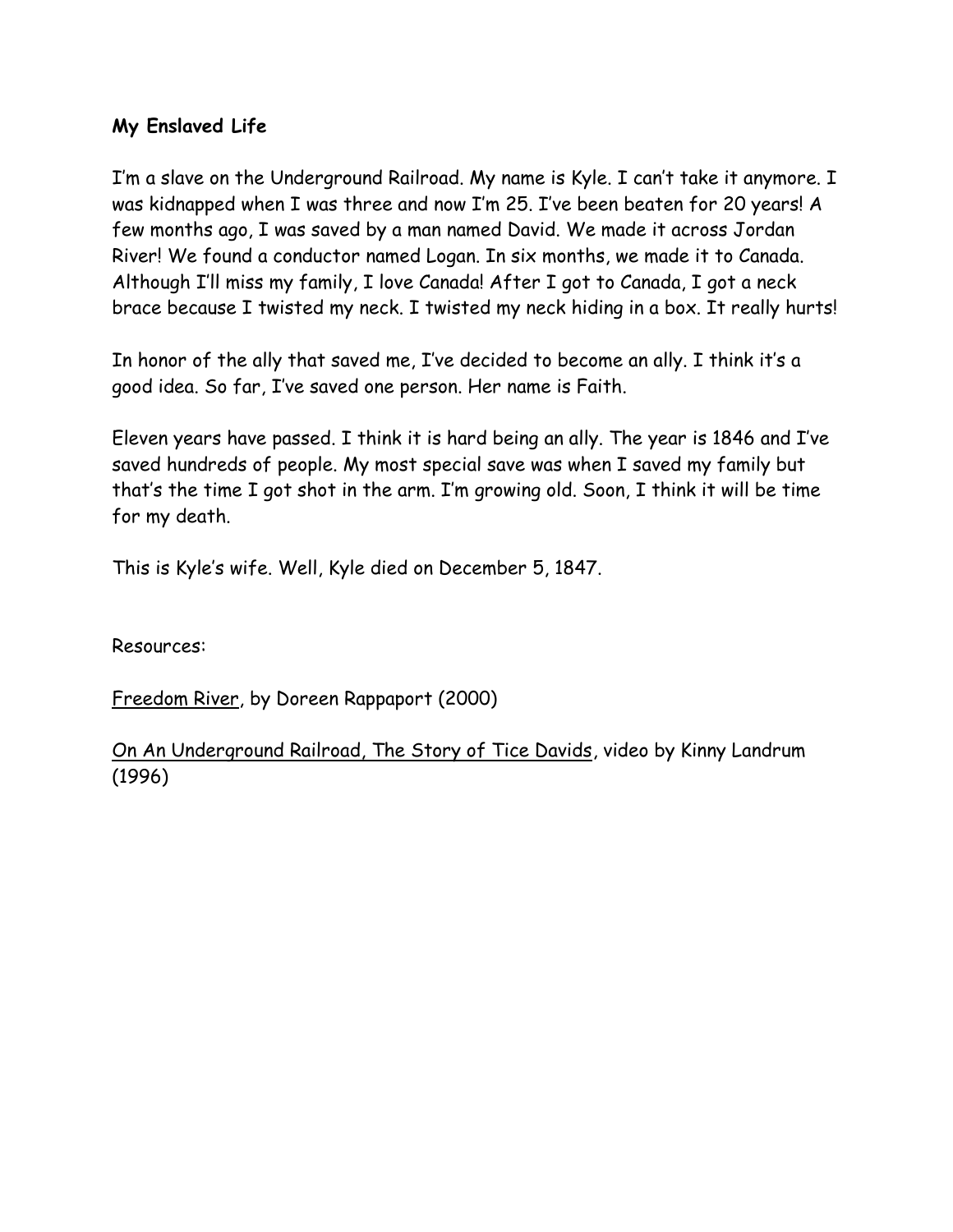## **UGRR Underground Railroad**

I am an ally. I try to help slaves out of slavery. But if a bully finds me, I will be beaten and locked in jail. I risk my life to help slaves to get across the Ohio River. I may get killed but I don't care. I will do anything to help slaves.

Bullies are slave traders, cruel owners, buyers/sellers of slaves, and mean slave chasers. John Parker was a risk taker. He was also an ally. He saved hundreds of slaves. I saved hundreds of slaves.

Resources:

Freedom River, by Doreen Rappaport (2000)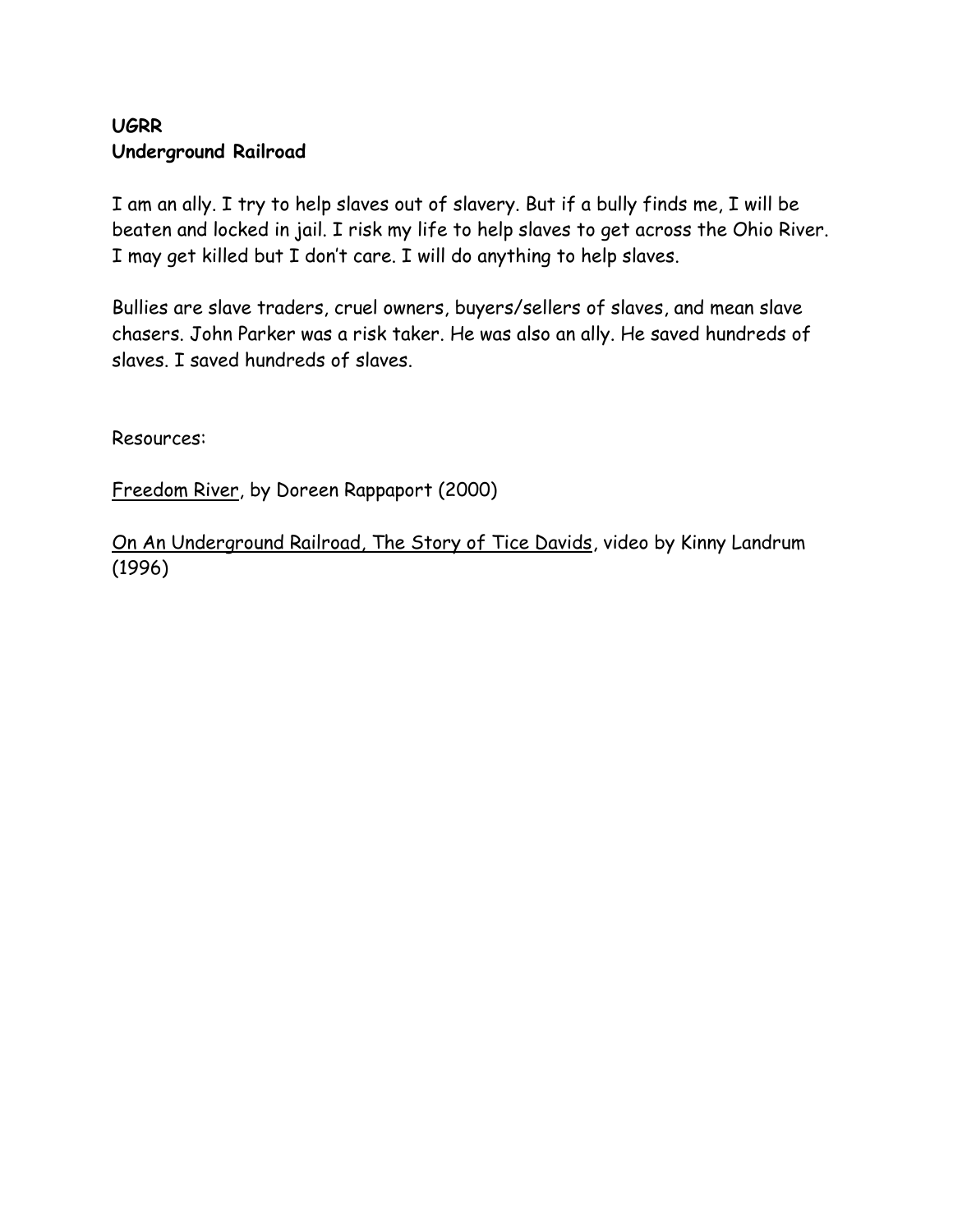#### **UGRR Bystander**

I am a bystander because I don't want to get involved with the Underground Railroad. By the way, The Underground Railroad isn't a real train. There are a lot of bad things happening in the 1830's. There is also a lot of going off by yourself. You will need some help because that isn't very safe for kids and even adults. It is very scary and I know because I was there.

One other reason why I am a bystander is because when you do something wrong you get beat very badly by your owner who is very mean. When your owner beats you, they don't even care if you get hurt. The people that they beat are called enslaved people. The allies are very helpful. But my job is to stay away from the freedom seekers, slaves, bullies, and the victims. They are ones that are involved with everything. All I have to do is not get involved in everything.

Resources:

Freedom River, by Doreen Rappaport (2000)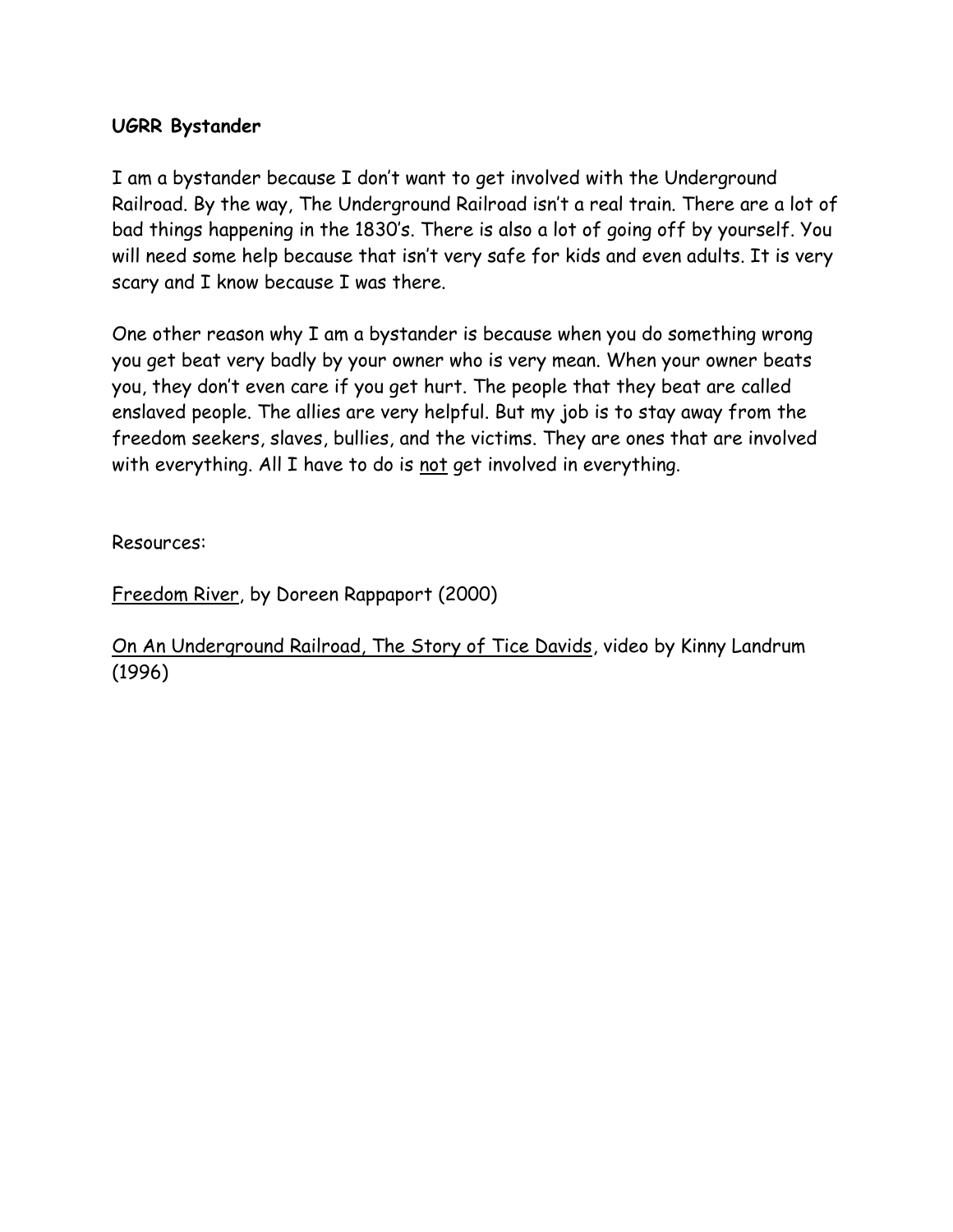#### **UGRR Bystander**

I'm a bystander in the Underground Railroad. That means I don't care if someone is getting hunted. I should worry about my family not them. So I'm not going to worry about it because I should worry about doing my chores. I don't want to get hurt. So I don't care about any of them because they're not family. So that's that.

I just walked right away and didn't get in their business because it's their fault they tried to be a runaway slave. That's why it's not my business. My business is to worry about my business and my business only. So that's what it's like to be a bystander.

So if you were asking what it was like to be a bystander, well, there you go. Just a reminder, you should be happy with your life. And for the adults, be happy with your children or your child and your job.

Resources:

Freedom River, by Doreen Rappaport (2000)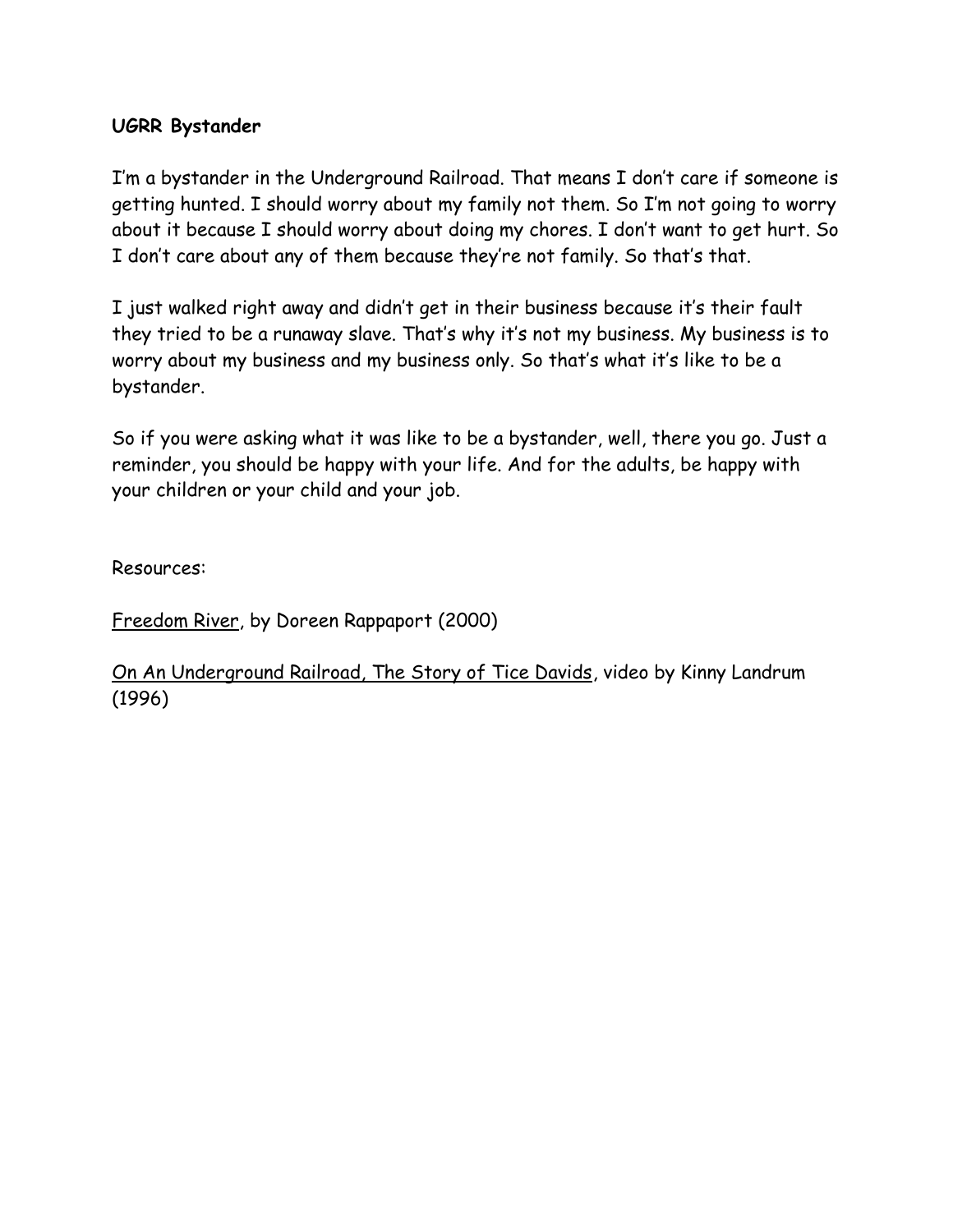#### **UGRR Oppressor**

I play the oppressor on the Underground Railroad. I beat slaves when they try to get to Ohio. If I catch them, I well hurt them and I might kill them.

If they get away, they are free. My slaves are a man and woman and a baby. The woman is a shoemaker and the man is a carpenter. They don't get paid. If they don't work, I will beat them. I can sell them if I want.

If they mess-up, they well have to redo it or they well be whipped. They don't try to run or they could be killed if they are caught. My last slave died working. He was building my house and fell off the roof and died.

Resources:

Freedom River, by Doreen Rappaport (2000)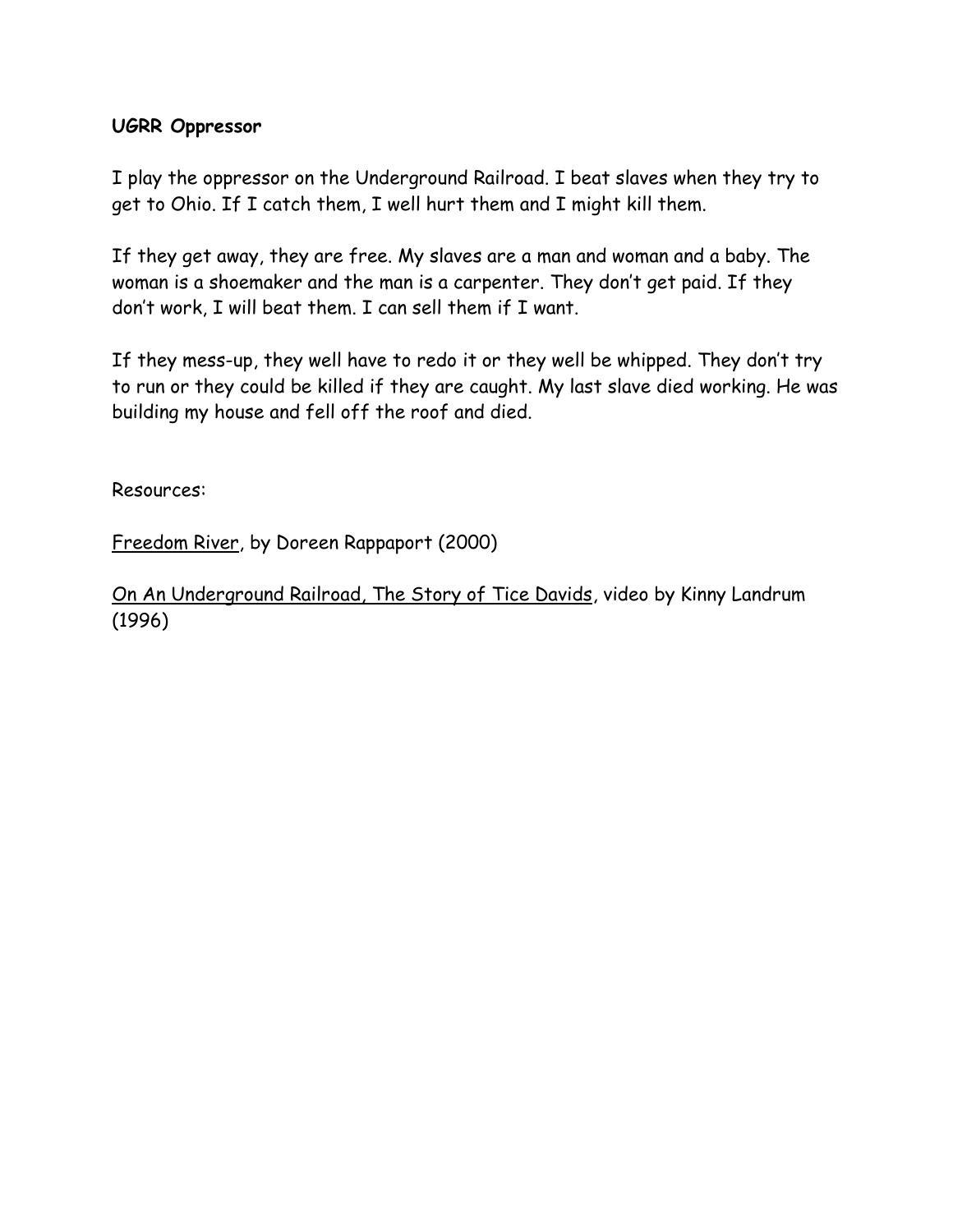## **Underground Railroad The Lifetime of a Victim**

I am a victim. My name is Joni. I get whipped by oppressors. I got pulled away from my family a few years ago. I am now twelve years old.

Every night the oppressors say, "Get over here, Joni."

I cry every night and day. I never get to go inside. I have to sleep in the barn with the cows. (At least the cows like me, I can trust them.) I only get to be fed twice a day. When it rains, I have to drink the rain. I have way more than twenty bruises on my legs. I get whipped more than five times a day.

I have been wearing the same thing for three years. They said that they would take my clothes and never give them back. The town here is not safe. Nor are the people. I hope I get out of this mess. I hope I get to go home. I hope I stay alive.

Resources:

Freedom River, by Doreen Rappaport (2000)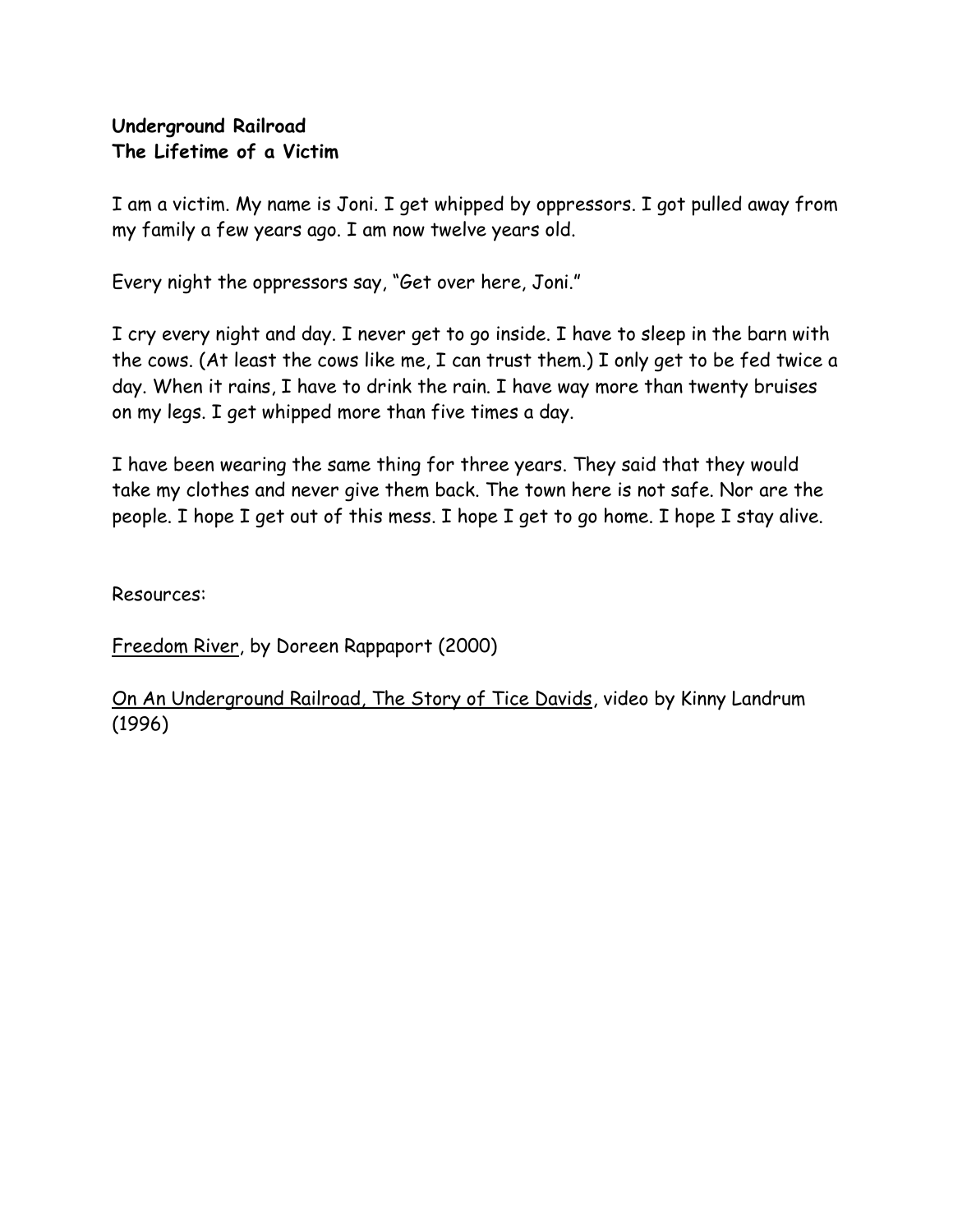## **The Underground Railroad Bystander**

I am a bystander. I did not do anything because I was scared. I thought bullies would kill my family and me. My friends and I did nothing. I just stood there. I just let the bullies get the slaves because I was scared that they would hurt my family and me. So I just stood there. Like I said, I was scared. Really scared. One of the scariest things to worry about is people killing your family.

I love every one except for the bullies. I would not to try hurt anyone. I just watch them go. I was really scared. I would let nothing try to hurt my family or my friends. If my family got hurt, I do not know what I would do. I just watch them. I love my family so much. I am still wondering what I could have done when I was back in the UGRR. That is what I have been wondering since 1847.

Resources:

Freedom River, by Doreen Rappaport (2000)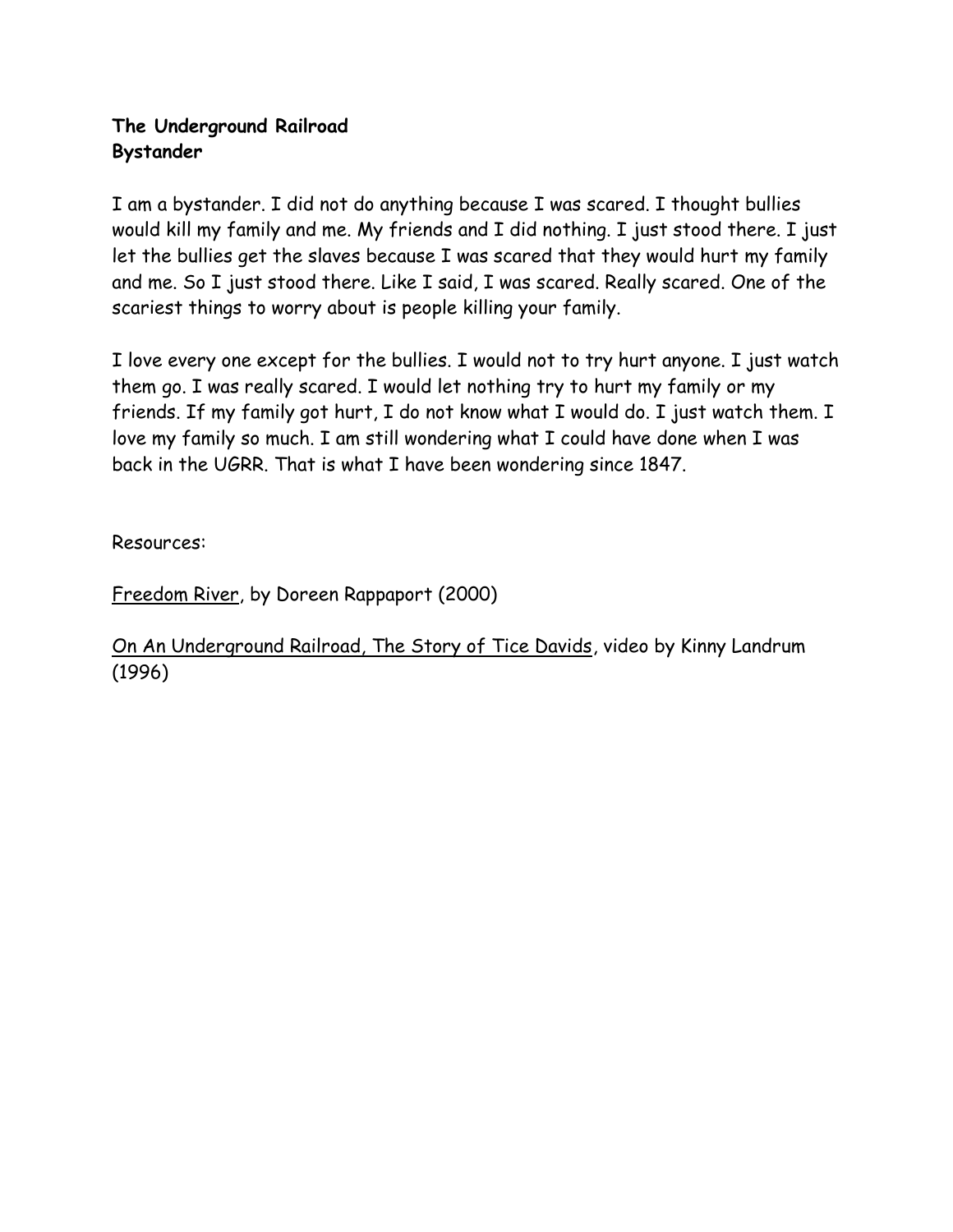## **UGRR Underground Railroad Ally**

I'm an ally. I help slaves get to freedom. I have done a lot for freedom seekers. I took a huge risk in my life time. If I die I do not care, as long as I get freedom seekers to freedom. I got taken away from my parents when I was ten.

Now, more about my ally life… I get slaves to Ohio on a boat because they have to get to freedom. Well, sometimes I have to ship them off in boxes and put them on a train. This is not a thing to laugh about. If they have to go the bathroom, they have to go in the box and it is not funny.

Slavery is still happening now. People choose to beat other people and I say it is wrong. The people that choose to beat slaves do not go to jail because they own them. Also, I have never been caught while shifting slaves off to Mexico or Canada. Slaves are forced to do stuff they do not want to do. Bullies have come to my house and searched it to see if slaves are hidden in it. Now you know all about my ally life!

Resources:

Freedom River, by Doreen Rappaport (2000)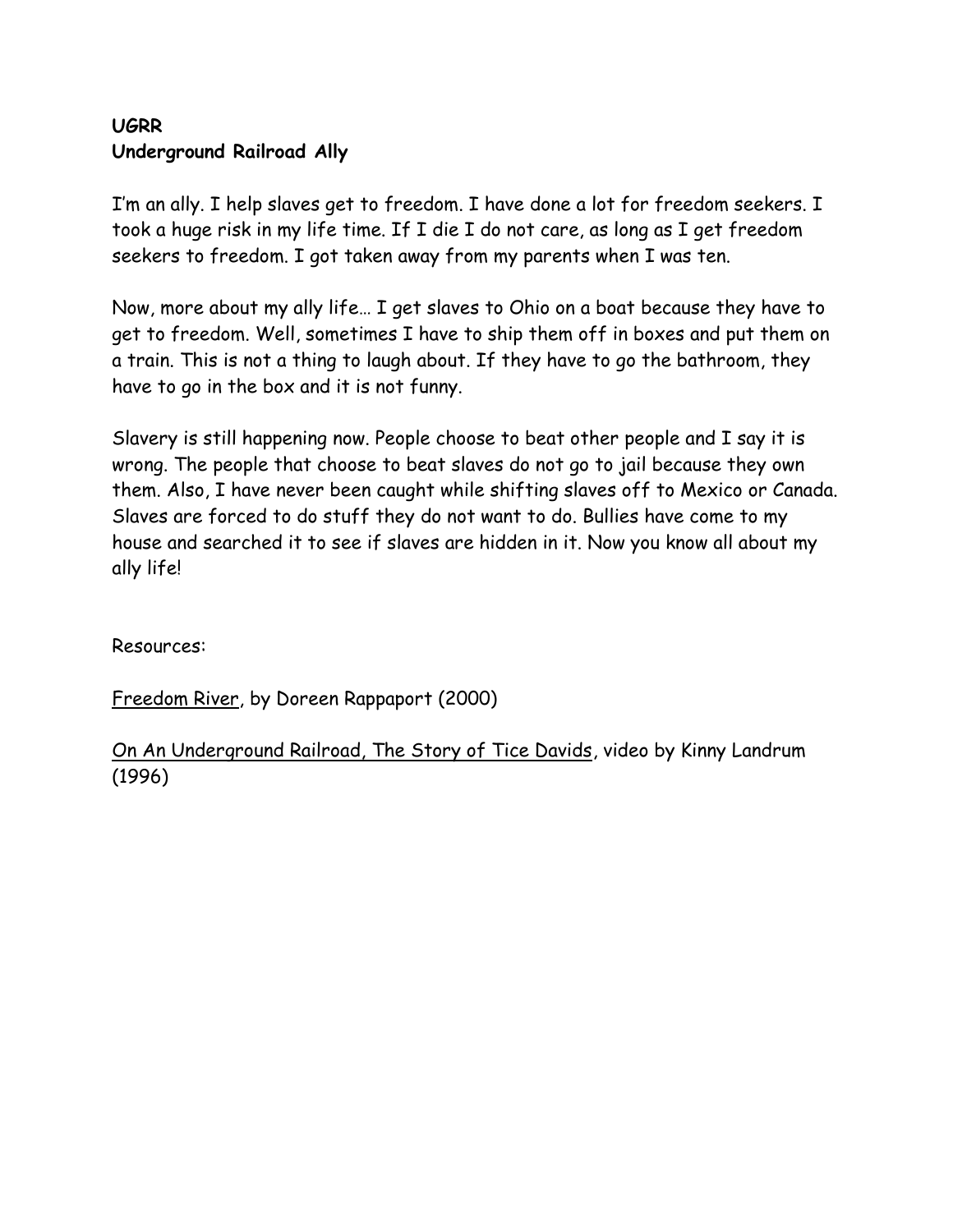#### **The Underground Railroad**

I am an ally. I help people on the Underground Railroad get to the Ohio River. I can't just stand there. I have to help them. People went to jail if they helped black people. Black people got beaten to death. John Parker got away. Some people died before getting to Canada. Some black people had to hide in a box and they poked holes in the boxes so they could breath. If they had to use the bathroom, they went in the box. If white people helped black people, the white people could go to jail. White people beat the black people up. Some white people stood watching the slaves. White people cried.

I am an ally for the UGRR. An ally is a risk taker, friend, and helps slaves get out of slavery. John Parker was a risk taker.

Resources:

Freedom River, Doreen Rappaport (2000)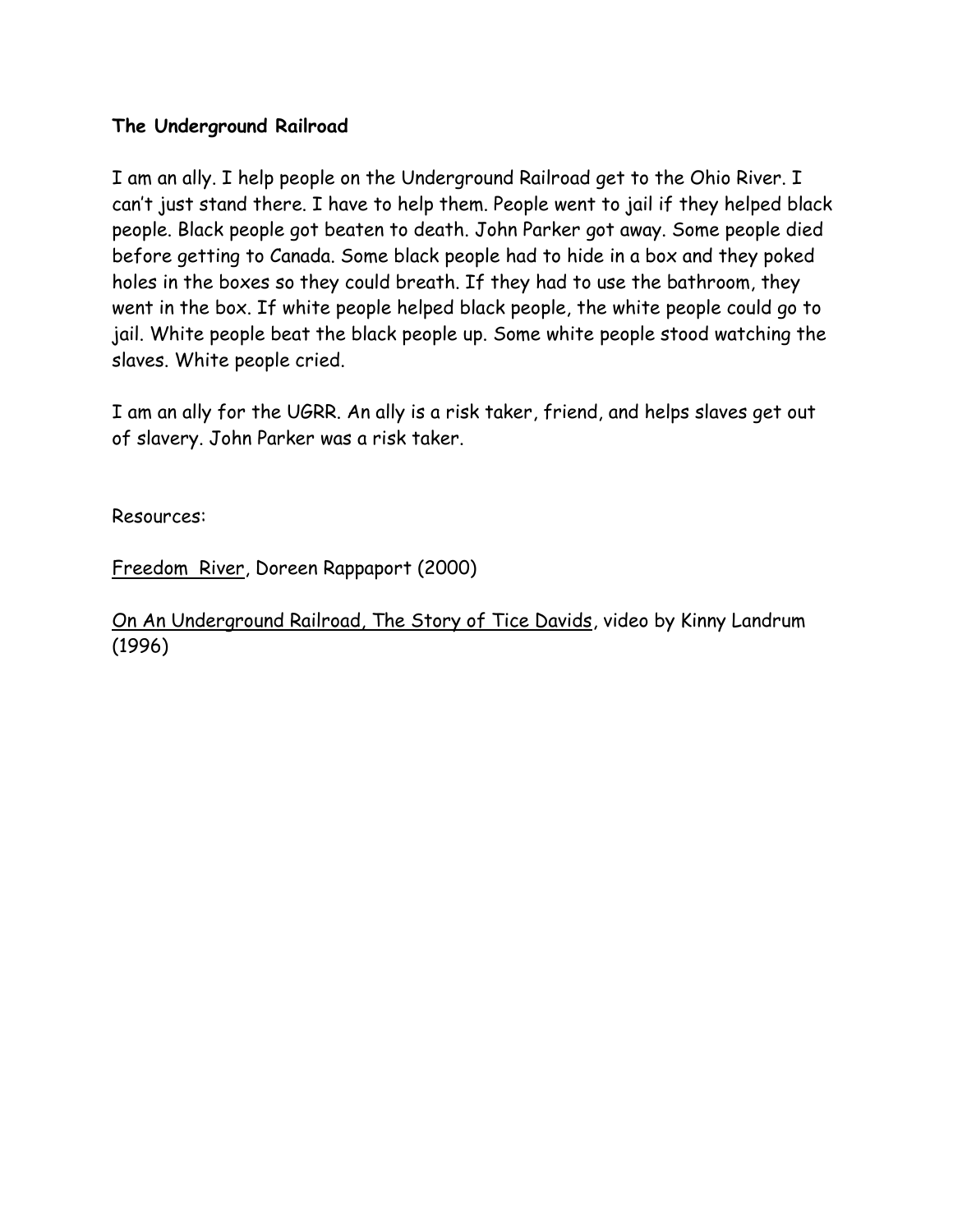## **Underground Railroad I am an Ally**

I am an ally because I help freedom seekers across the Ohio River. I want slavery to stop! I don't care if I die helping someone! I want them to escape to Canada. Being an ally is hard because you have a chance of dying. I can be shot for helping a slave because African Americans can be KILLED. Not white people because they have freedom. If the freedom seeker got caught, he or she could be KILLED by the oppressor.

My family doesn't want me to be an ally because I can be KILLED on the job. My name is Michael. Once I helped a freedom seeker named Connor. I also helped someone named Jacob. They made it to Canada I helped a lot of people in 1847.

The year is 1903. I am 90 years old. I think it is time for my death.

Resources:

Freedom River, by Doreen Rappaport (2000)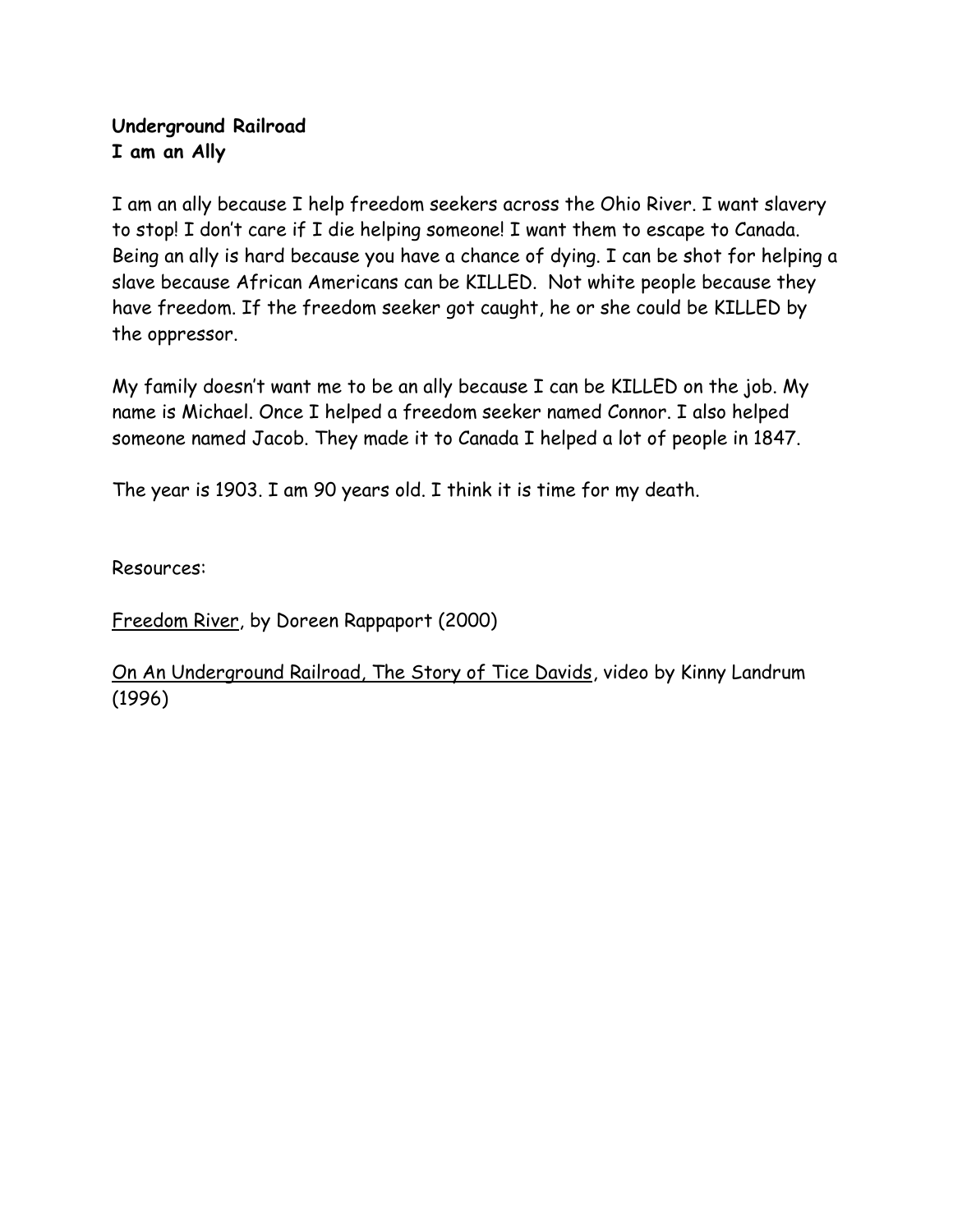#### **UGRR Roles**

I'm a victim. UGRR stands for Underground Railroad. I am an enslaved person that is afraid to leave Kentucky because I have seen people get shot and killed. They tried to run away and the bullies cut off their legs. I have a baby. They might kill my baby because she is part of my family. So I am afraid to go across the Ohio River, even with an ally person. I am afraid either way. I have seen people get whipped with the belt and other things. I am not taking a chance of them hurting my baby and me getting hurt.

Did I tell you what happened? I found a way to escape that night. There was a big storm. I ran in zigzags. I know the dogs will not get me. I saw a church. I went under the floorboards. Then I looked up from some holes and saw an ally. Her name was Molly. She took us home in her wagon. When we got to her house, there was a light in the window. We knew we were safe.

Resources:

Freedom River, by Doreen Rappaport (2000)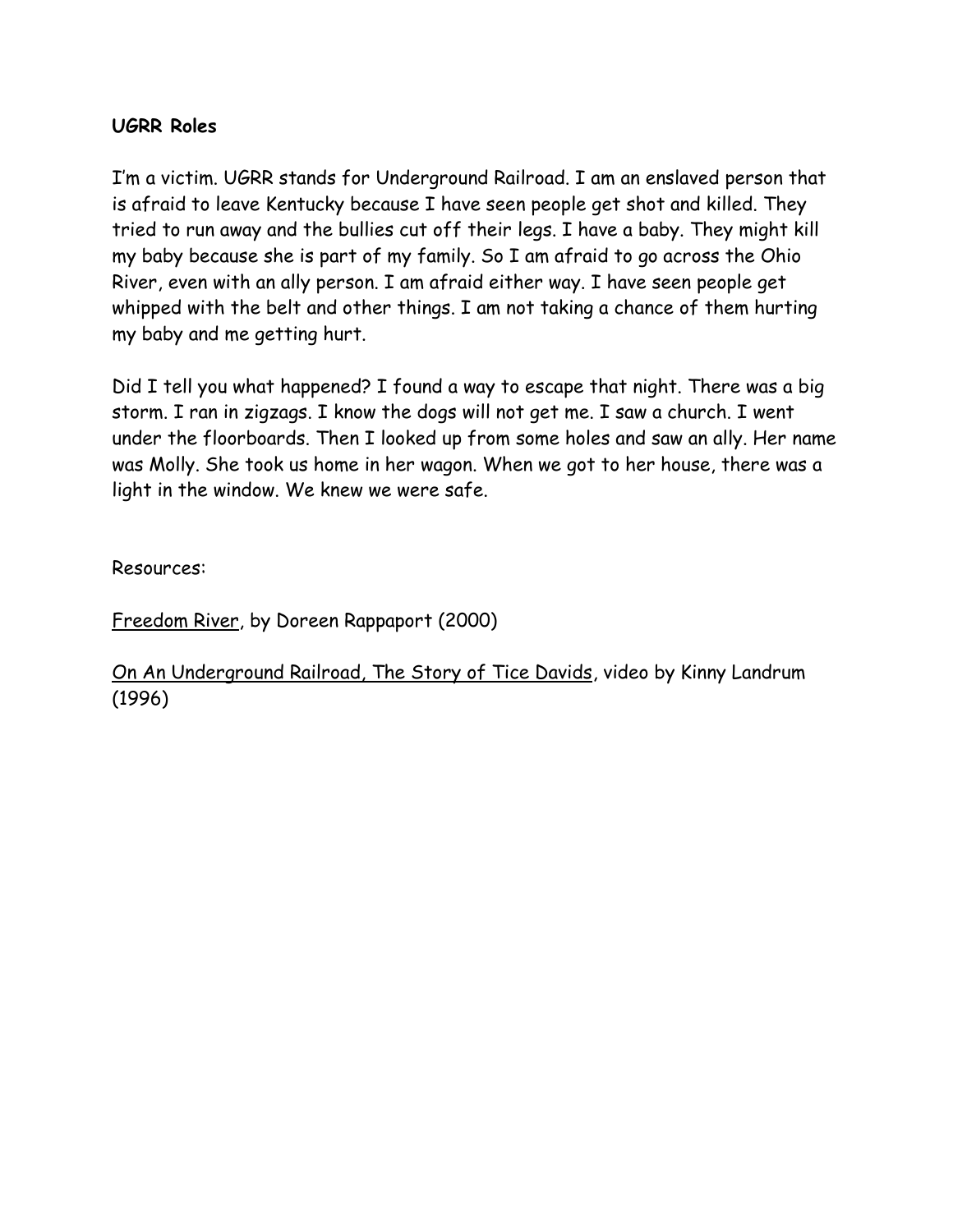#### **UGRR Bystander**

I am a bystander on the UGRR. If you are wondering what UGRR stands for, all it is the Underground Railroad. I wish that I could help the enslaved people but I can't. I have thirteen children. I can't because I have to take care of my children. I have a huge house and farm.

I will just stand there and stare thinking. I have too much. This is not my problem. Did I tell you my name? If I didn't, my name is Hanna. When I was a little girl about nine years old, I became a bystander. When my children go out, they will just stand there and stare thinking some of the things that I think over and over again. I love them so much, I can't help other people. I told you all I know about being a bystander.

Resources:

Freedom River, by Doreen Rappaport (2000)

On An Underground Railroad, The Story of Tice Davids, video by Kinny Landrum (1996)

# *Ordinary People*

## *Doing Extraordinary Things*

I am pleading for the mothers

Who gaze in wild despair

Upon the hated auction-block

And see their children there.

*Sojourner Truth*